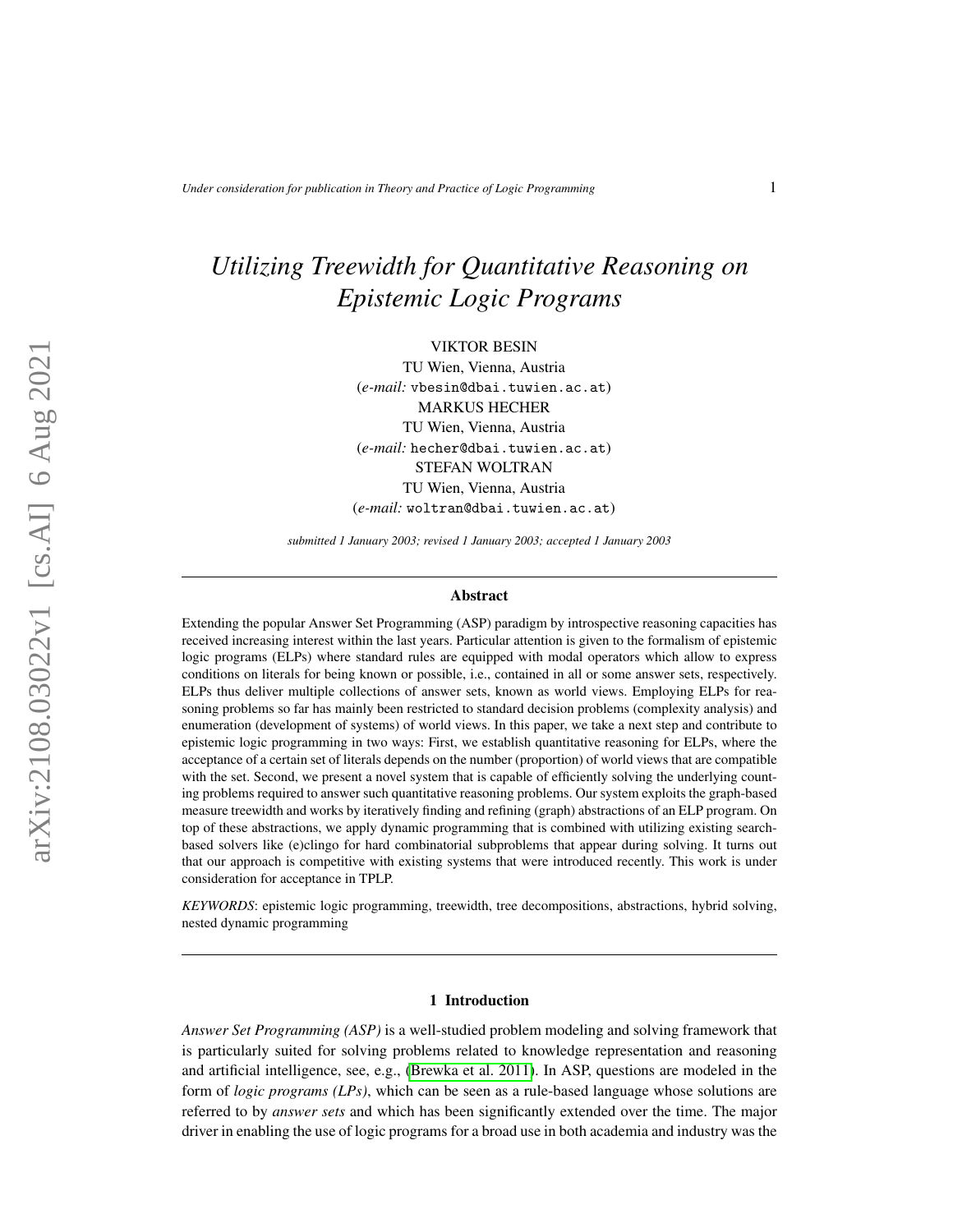development of efficient solvers. However, while the ASP framework is quite powerful, its limits in terms of expressiveness are visible when turning the attention to epistemic specifications.

The idea of these epistemic specifications, which dates back to the early 90s [\(Gelfond 1991\)](#page-15-0), allows to precisely describe the behavior of rational agents who are capable of reasoning over multiple worlds. There, depending on whether some objections are possible (true in some world) or known (i.e., true in all worlds) certain consequences have to be derived. This is often modeled by means of operators K or M, which represents that certain objections are *known to be true* or are *possibly true*, respectively. Internally these operators can be translated to *epistemic negation* not, which expresses that some objection is *not known*, i.e., not true in all worlds. Enhancing standard rules by such operators leads to the development of *epistemic logic programs (ELPs)*. Indeed, depending on the different semantics for ELPs, which have been developed and refined over the years, e.g., [\(Truszczynski 2011;](#page-15-1) [Kahl et al. 2015;](#page-15-2) [Shen and Eiter 2016;](#page-15-3) [Cabalar et al. 2019\)](#page-14-1), usual reasoning problems like *world view existence* and certain extensions reach the third and fourth level of the polynomial hierarchy, respectively, and thus are considered significantly harder than reasoning in standard ASP [\(Eiter and Gottlob 1995\)](#page-14-2).

In this work, we take a step further and initiate the study of *quantitative reasoning* for ELPs, where decisions concerning the acceptance of a given set of literals depend on the actual *number (proportion) of world views* compatible with the set. This allows us to reason about the acceptance of certain literals based on the likelyhood of being contained in an arbitrary world view. To the best of our knowledge, a few works on quantitiative reasoning in ASP exist, e.g., [\(Fierens](#page-15-4) [et al. 2015\)](#page-15-4), but it has not yet been studied for ELPs. As a second contribution we present a new system tailored for quantitiative reasoning in ELPs. Although there has been progress in developing ELP solvers (e.g., EP-ASP [\(Son et al. 2017\)](#page-15-5), selp [\(Bichler et al. 2020\)](#page-14-3) and a very recent extension of clingo for epistemic logic programs, called eclingo [\(Cabalar et al. 2020\)](#page-14-4)), these approaches basically rely on reducing ELP problems to standard ASP. Thus, these solvers typically materialize all world views, which is not necessary for quantitative reasoning. We take here a novel route by utilizing ideas from parameterized algorithmics which appear better suited for counting problems that underly the quantitative reasoning approach.

Our approach works on abstractions of the internal (graph) structure of ELPs; i.e., we take the *primal graph*<sup>[1](#page-1-0)</sup> of an ELP and contract certain paths between nodes referring to epistemic literals. On this graph we implicitly utilize the measure *treewidth*, which aims at measuring the tree-likeness of a given graph. The measure treewidth gives rise to a so-called *tree decomposition*, which allows to solve a problem by following a divide-and-conquer approach, where world views of ELPs are computed by solving subprograms and combining world views accordingy. Our solver adheres to this approach, where we approximate suitable abstractions of the primal graph structure of an ELP in order to evaluate the program in a way that is guided along a tree decomposition of the abstraction. So, the idea of these abstractions compared to the full primal graph is to decrease treewidth such that still structural information in the form of tree decompositions can be utilized. In addition to the abstractions and in order to efficiently apply our approach also to (practical) ELPs of high treewidth, we present the following additions: (i) We nest the computation of abstractions and (ii) for hard combinatorial subprograms of (E)LPs, we employ existing standard solvers like (e)clingo. Both additions combined, together with the guidance of abstract (implicit) structure of ELPs, allows us to efficiently evaluate ELPs.

<span id="page-1-0"></span> $<sup>1</sup>$  Basically, the primal graph of an (E)LP comprises of the atoms of the program, where two atoms are adjoined by an</sup> edge whenever these two atoms appear together in at least one rule.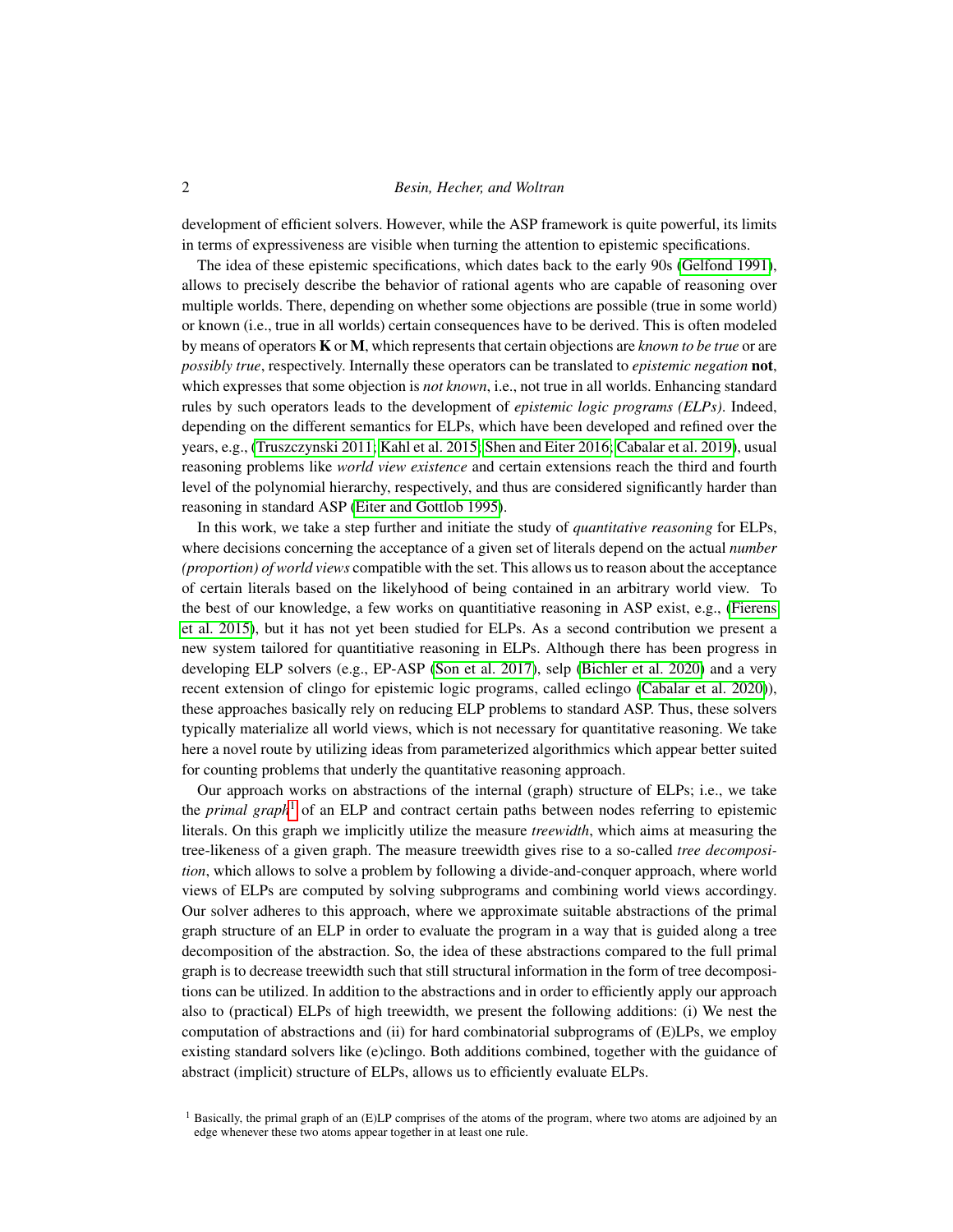*Contributions.* More concretely, we establish the following.

- 1. We motivate the problem of *world view counting*. This then leads to *probabilistic world view acceptance*, which accepts certain literals based on a quantitative argument concerning the proportion of world views agreeing with those literals.
- 2. Rooted in the theoretical investigation of [\(Hecher et al. 2020\)](#page-15-6), we take up this idea and design an improved algorithm for evaluating epistemic logic programs by means of treewidth. Our algorithm lifts nested dynamic programming [\(Hecher et al. 020b\)](#page-15-7) from satisfiability to logic programming, where treewidth is utilized on subsequently refined abstractions.
- 3. Finally, we present a system that implements this algorithm for quantitative reasoning. It turns out that the system is competitive and scales well for typical benchmarks.

*Related Work.* Treewidth was already utilized for the evaluation of standard LPs, e.g., [\(Jakl et al.](#page-15-8) [2009;](#page-15-8) [Hecher 2020\)](#page-15-9). The concept of using abstractions was stipulated before as well, but in a different context [\(Hecher et al. 020b\)](#page-15-7) or with the purpose of establishing theoretical results [\(Ganian](#page-15-10) [et al. 2017\)](#page-15-10). However, we improved an existing algorithm [\(Hecher et al. 2020\)](#page-15-6) and to the best of our knowledge, our solver is the first implementation of solving ELPs that is guided by tree decompositions. While the solver selp [\(Bichler et al. 2020\)](#page-14-3) uses decompositions for breaking large rules into smaller ones, the solving itself is not guided by tree decompositions. Also studies for measures different from treewidth have been conducted in the ASP domain, e.g., [\(Lonc and](#page-15-11) [Truszczynski 2003;](#page-15-11) [Bliem et al. 2016;](#page-14-5) [Fichte et al. 2019\)](#page-15-12).

## 2 Preliminaries

*Answer Set Programming (ASP).* We follow standard definitions of propositional ASP [\(Brewka](#page-14-0) [et al. 2011\)](#page-14-0). Let *k*, *m*, *n* be non-negative integers such that  $k \le m \le n$  and  $a_1, \ldots, a_n$  be distinct propositional atoms. Moreover, we refer by *literal* to an atom or the negation thereof. A *program* P is a set of *rules* of the form  $a_1 \vee \cdots \vee a_k \leftarrow a_{k+1}, \ldots, a_m, \neg a_{m+1}, \ldots, \neg a_n$ .

For a rule *r*, we let  $H_r := \{a_1, \ldots, a_\ell\}, B_r^+ := \{a_{\ell+1}, \ldots, a_m\}$ , and  $B_r^- := \{a_{m+1}, \ldots, a_n\}$ . We denote the sets of *atoms* occurring in a rule *r* or in a program P by  $ats(r) := H_r \cup B_r^+ \cup B_r^$ and  $ats(P) := \bigcup_{r \in P}ats(r)$ . An *interpretation*  $I \subseteq ats(P)$  is a set of atoms. *I satisfies* a rule *r* if  $(H_r \cup B_r^-) \cap I \neq \emptyset$ , or  $B_r^+ \setminus I \neq \emptyset$ , or both. *I* is a *model* of P if it satisfies all rules of P. The *Gelfond-Lifschitz* (*GL) reduct* of P under *I* is the program  $P<sup>I</sup>$  obtained from P by first removing all rules *r* with  $B_r^- \cap I \neq \emptyset$  and then removing all  $\neg z$  where  $z \in B_r^-$  from the remaining rules *r*. Then, *I* is an *answer set* of a program  $P$  if *I* is a minimal model of  $P<sup>I</sup>$ . We refer to the set of answer sets of a given program P by *AS*(P). The problem of deciding whether a program has an answer set, i.e., whether  $AS(P) \neq \emptyset$ , is  $\Sigma_2^P$ -complete [\(Eiter and Gottlob 1995\)](#page-14-2).

<span id="page-2-0"></span>*Example 1* Consider the program  $P := \{$ *r*1  $\{ \overline{a \vee b} \},\$ *r*2  $\overline{\{c \leftarrow \neg d\}},$ *r*3  $\overline{\{d \leftarrow \neg c\}}$ . The set  $AS(P)$ , denoting the answer sets for the logic program P, consists of  $\{a, c\}$ ,  $\{a, d\}$ ,  $\{b, c\}$  and  $\{b, d\}$ .

*Tree Decompositions and Treewidth.* We assume that graphs are undirected, simple, and free of self-loops. Let  $G = (V, E)$  be a graph and  $U \subseteq V$  be a set of vertices. Then,  $G - U := (V \setminus E)$  $U, \{e \in E \mid e \cap U = \emptyset\}$  is the graph obtained from removing *U* from *G*. Further, *U* is a *connected component* of a graph  $G' = (V', E')$  if  $U \subseteq V', U$  is *connected* and  $U = \{u' \mid u \in U, \{u, u'\} \in E'\}.$ 

Let  $G = (V, E)$  be a graph, *T* a rooted tree with *root node* root(*T*), and  $\chi$  a labeling function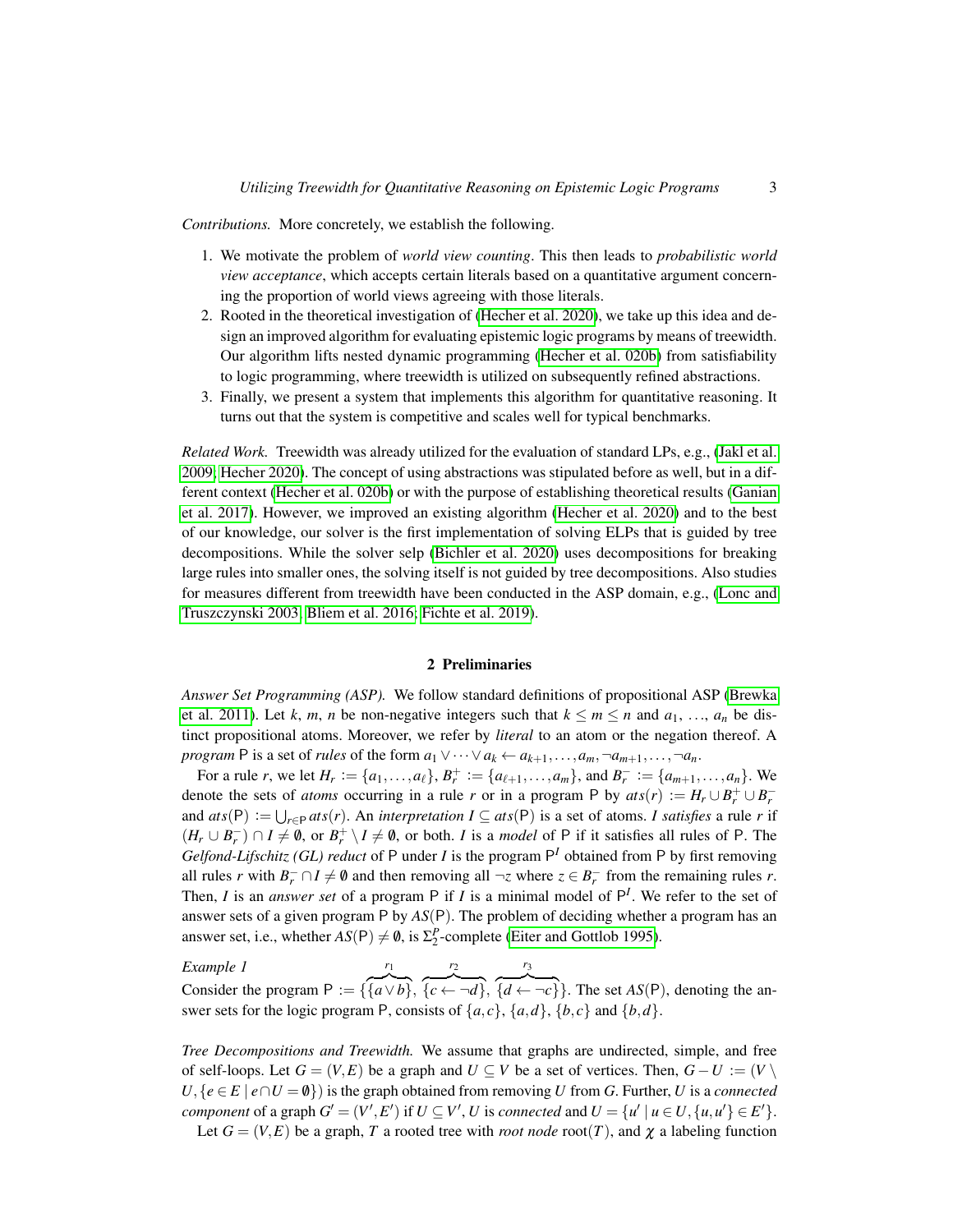that maps every node *t* of *T* to a subset  $\chi(t) \subset V$  called the *bag* of *t*. The pair  $\mathcal{T} = (T, \chi)$  is called a *tree decomposition (TD)* [\(Bodlaender and Kloks 1996\)](#page-14-6) of *G* iff (i) for each  $v \in V$ , there exists a *t* in *T*, such that  $v \in \chi(t)$ ; (ii) for each  $\{v, w\} \in E$ , there exists *t* in *T*, such that  $\{v, w\} \subseteq \chi(t)$ ; and (iii) for each *r*, *s*,*t* of *T*, such that *s* lies on the unique path from *r* to *t*, we have  $\chi(r) \cap \chi(t) \subseteq \chi(s)$ . Intuitively, a tree decomposition allows to solve problems on a graph by analyzing parts of the graph and combining solutions to these accordingly. In order to simplify presentation, restricted node types and decompositions are oftentimes used, which are given as follows. For a node *t* of *T*, we say that type(*t*) is leaf if *t* has no children and  $\chi(t) = \emptyset$ ; join if *t* has children *t'* and *t''* with  $t' \neq t''$  and  $\chi(t) = \chi(t') = \chi(t'')$ ; intr ("introduce") if *t* has a single child  $t'$ ,  $\chi(t') \subseteq \chi(t)$  and  $|\chi(t)| = |\chi(t')| + 1$ ; rem ("removal") if *t* has a single child  $t'$ ,  $\chi(t') \supseteq \chi(t)$  and  $|\chi(t')| = |\chi(t)| + 1$ . If for every node  $t \in T$ , type( $t$ )  $\in$  {leaf,join, intr, rem}, then  $(T, \chi)$  is called *nice*. For every TD, one can compute a nice tree decomposition in polynomial time [\(Bodlaender and Kloks 1996\)](#page-14-6) without increasing the width by adding intermediate (auxiliary) nodes accordingly. The *width* of a TD is defined as the cardinality of its largest bag minus one. The *treewidth* of a graph *G*, denoted by  $tw(G)$ , is the minimum width over all TDs of *G*. Note that if *G* is a tree, then  $tw(G) = 1$ .

#### 3 Counting and Reasoning for Epistemic Programs

*Epistemic Logic Programming.* An *epistemic literal* is a formula **not** $\ell$ , where  $\ell$  is a literal and **not** is the epistemic negation operator. Let *k*, *m*, *j*, *n* be non-negative integers such that  $k \le m \le j \le n$ and  $a_1, \ldots, a_n$  be distinct propositional atoms. An *epistemic logic program (ELP)* is a set  $\Pi$  of  $ELP$  *rules* of the form  $a_1 \vee \cdots \vee a_k \leftarrow \ell_{k+1}, \ldots, \ell_m, \xi_{m+1}, \ldots, \xi_j, \neg \xi_{j+1}, \ldots, \neg \xi_n$ , where each  $\ell_i$ with  $k+1 \le i \le m$  is a literal over atom  $a_i$ , and each  $\xi_i$  with  $m+1 \le i \le n$  is an epistemic literal of the form **not** $\ell_i$ , where  $\ell_i$  is a literal over atom  $a_i$ . Then,  $ats(r) := \{a_1, \ldots, a_n\}$  denotes the set of atoms ocurring in an ELP rule *r*, e-*ats*(*r*) :=  $\{a_{m+1},...,a_n\}$  denotes the set of *epistemic atoms*, i.e., those used in epistemic literals of *r*, and  $a\text{-}ats(r) := ats(r) \text{ } e\text{-}ats(r)$  refers to the *non-epistemic* atoms of *r*. We call *r purely-epistemic* if  $a\text{-}ats(r) = \emptyset$ . These notions naturally extend to programs. In a rule we sometimes write  $\mathbf{K}\ell$  and  $\mathbf{M}\ell$  for a literal  $\ell$ , which refers to the expressions  $\neg \textbf{not}\ell$  and  $\textbf{not}\neg \ell$ , respectively.

Given an ELP Π, a *world view interpretation (WVI) I* for Π is a consistent set *I* of literals over a set  $A \subseteq ats(\Pi)$  of atoms, i.e.,  $I \subseteq \{a, \neg a \mid a \in A\}$  such that there is no  $a \in A$  with  $\{a, \neg a\} \subseteq I$ . Intuitively, every  $\ell \in I$  is considered as "known" and every  $a \in A$  with  $\{a, \neg a\} \cap I = \emptyset$  is treated as "possible". We denote the WVI over a set  $X \subseteq ats(\Pi)$  of atoms obtained by restricting *I* to  $Y =$  $(A \cap X)$  by  $I_{|X} := I \cap \{a, \neg a \mid a \in Y\}$ . Next, we define compatibility with a set of interpretations.

#### <span id="page-3-0"></span>*Definition 1* (*WVI Compatibility*)

Let  $\mathcal I$  be a set of interpretations over a set *A* of atoms. Then, a WVI *I* is *compatible* with  $\mathcal I$  if:

- 1.  $\mathscr{I} \neq \emptyset$ ;
- 2. for each atom  $a \in I$ , it holds that for each  $J \in \mathcal{I}$ ,  $a \in J$ ;
- 3. for each  $\neg a \in I$ , we have for each  $J \in \mathcal{I}$ ,  $a \notin J$ ;
- 4. for each atom  $a \in A$  with  $\{a, \neg a\} \cap I = \emptyset$ , there are  $J, J' \in \mathcal{I}$ , such that  $a \in J$ , but  $a \notin J'$ .

While there are many different semantics, e.g., [\(Gelfond 1991;](#page-15-0) [Truszczynski 2011;](#page-15-1) [Kahl et al.](#page-15-2) [2015;](#page-15-2) [Shen and Eiter 2016\)](#page-15-3), we follow the approach of [\(Gelfond 1991\)](#page-15-0), syntactically denoted according to recent work [\(Morak 2019\)](#page-15-13). The *epistemic reduct* [\(Gelfond 1991\)](#page-15-0) of program Π w.r.t. a WVI *I* over *A*, denoted  $\Pi^I$ , is defined as  $\Pi^I = \{r^I \mid r \in \Pi\}$  where  $r^I$  denotes rule *r* where each epistemic literal **not** $\ell$ , whose atom is also in *A*, is replaced by  $\bot$  if  $\ell \in I$ , and by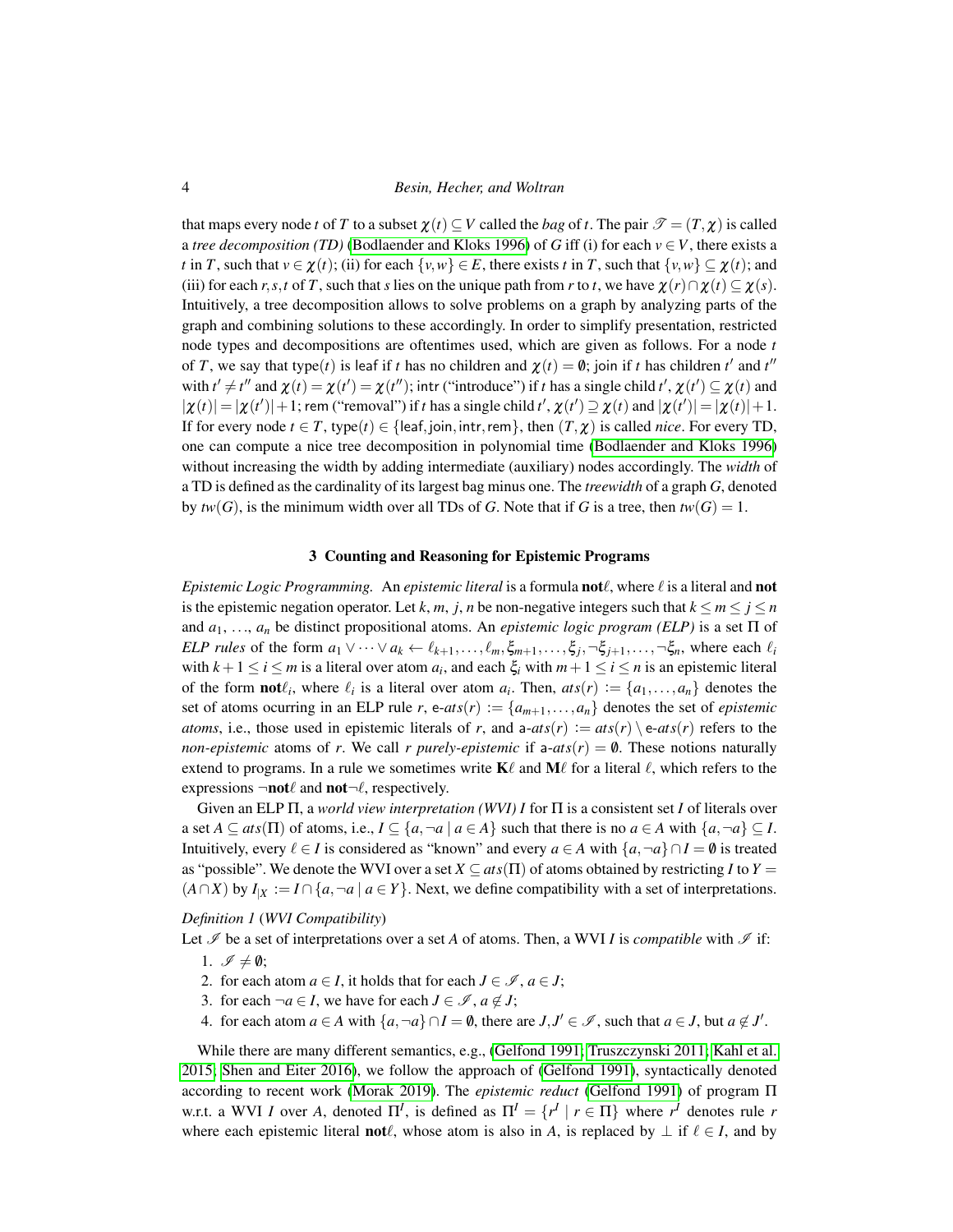$\top$  otherwise. Note that  $\Pi^I$  is a plain logic program with all occurrences of epistemic negation removed. Now, a WVI *I* over *ats*(Π) is a *world view (WV)* of Π iff *I* is compatible with the set *AS*(Π*<sup>I</sup>* ). Without loss of generality we only consider ELPs Π, where every epistemic atom appears non-epistemically, i.e., e- $ats(\Pi) = a -ats(\Pi^{e-ats(\Pi)})$ . We refer by  $\Pi \sqcup I$  to the ELP  $\Pi \cup \{\leftarrow$  $\neg K\ell \mid \ell \in I$   $\cup$  { $\leftarrow$   $\neg M\alpha$ ;  $\leftarrow$   $\neg M\neg a \mid a \in A$ ,  $a \notin I$ ,  $\neg a \notin I$ } used for verifying whether *I* can be extended to a WV. The set of WVs of an ELP  $\Pi$  is denoted  $WVS(\Pi)$ . One of the reasoning tasks for ELPs is *world view existence* deciding for an ELP  $\Pi$  whether  $WVS(\Pi) \neq \emptyset$ . This problem is known to be  $\Sigma_3^P$ -complete [\(Truszczynski 2011\)](#page-15-1).

# <span id="page-4-0"></span>*Example 2*

Consider program  $\Pi := P \cup \{a \leftarrow \neg \mathbf{K}b; \ b \leftarrow \neg \mathbf{K}a; \ c \leftarrow \neg \mathbf{K}d; \ d \leftarrow \neg \mathbf{K}c; \ \leftarrow \neg \mathbf{K}a, \neg \mathbf{K} \neg a; \ \leftarrow \neg \mathbf{K}a, \ \neg \mathbf{K} \neg a, \ \leftarrow \neg \mathbf{K}a, \ \neg \mathbf{K} \neg a, \ \leftarrow \neg \mathbf{K}a, \ \neg \mathbf{K} \neg a, \ \leftarrow \neg \mathbf{K}a, \ \neg \mathbf{K} \neg a, \ \$  $\neg$ K*b*, $\neg$ K $\neg$ *b*;  $\leftarrow$   $\neg$ K*a*, $\neg$ K*c*;  $\leftarrow$   $\neg$ K*a*, $\neg$ K*b*,K*c*;  $\leftarrow$  K*c*,K*d*}, where P is defined as in Example [1,](#page-2-0) i.e., the ELP Π depicts an epistemic extension of the plain logic program P. For simplicity, let the rules be numbered equally from  $r_1$  to  $r_{12}$ . When constructing a WVI *I* over e-*ats*( $\Pi$ ) one guesses for each atom  $a \in e$ - $ats(\Pi)$  either (1)  $a \in I$ , (2)  $\neg a \in I$  or (3)  $\{a, \neg a\} \cap I = \emptyset$  as described earlier, i.e., for the three atoms in e-*ats*(Π) we obtain 3<sup>4</sup> possibilities. Each WVI *I* can be checked with the corresponding epistemic reduct  $\Pi^I$  by verifying Definition [1](#page-3-0) for  $AS(\Pi^I)$ .

Consider  $I_1 = \{a, d, \neg b, \neg c\}$  with its epistemic reduct  $\Pi^{I_1} := \mathsf{P} \cup \{a; d\}$ . Note that the epistemic reduct is indeed a plain logic program, since by semantics of logic programs, rules *r* with  $\bot \in B_r^+$  or  $\top \in B_r^-$  can obviously be dropped. Since  $AS(\Pi^{I_1}) = \{\{a, d\}\}\)$ , compatibility of  $I_1$ can be checked trivially which validates  $I_1$  as WV of  $\Pi$ . Similarly WVIs  $I_2 = \{a, c, \neg b, \neg d\}$  and  $I_3 = \{b, c, \neg a, \neg d\}$  can be constructed and correctly validated as WVs, i.e.,  $WVS(\Pi) = \{I_1, I_2, I_3\}.$ 

*Counting and Reasoning.* In this work, we mainly cover the following counting problem, which can then be used as a basis to solve (quantitative) reasoning problems.

# <span id="page-4-1"></span>*Definition 2* (*World View Counting*)

Let Π be an ELP and *Q* be a WVI, called *query*, over atoms *ats*(Π). Then, the problem #ELP(Π,*Q*) asks to count the number of world views *W* with  $Q \cap \text{ats}(\Pi) \subseteq W$  and  $\{a \mid \neg a \in Q\} \cap W = \emptyset$ .

As a special case, where  $Q = \emptyset$ , a problem instance  $\#ELP(\Pi, \emptyset)$  amounts to counting world views. Interestingly, the problem can be used to reason about the likelihood of an atom or a set of atoms being contained in an arbitrary world view, defined as follows.

## <span id="page-4-2"></span>*Definition 3* (*Probability of World View Acceptance*)

Let Π be an ELP and *Q* be a WVI over *ats*(Π). We define the *probability of Q* being compatible with a world view by  $prob(\Pi, Q) := \frac{HELP(\Pi, Q)}{HELP(\Pi, Q)}$  $HELP(\Pi, Q)$ <br> $HELP(\Pi, \emptyset)$ .

Consequently, counting allows us to reason about the degree of believing in literals being part of world views. This degree of belief can then be used for accepting literals depending on its probability exceeding a certain value, referred to by *probabilistic world view acceptance*.

# *Example 3*

Recall  $\Pi$  from Example [2.](#page-4-0) Given  $Q := \{a, \neg b\}$ , the number  $\#ELP(\Pi, Q) = 2$  naturally agrees with the number of WVs including *a*, but not *b*. The probability  $prob(\Pi, Q) = \frac{2}{3}$  can be used to argue about the chance of a WV of Π containing *a* but not *b*, which renders *a* and ¬*b* very likely.

For Definitions [2](#page-4-1) and [3,](#page-4-2) we only consider WVIs over epistemic atoms to simplify presentation.<sup>[2](#page-4-3)</sup>

<span id="page-4-3"></span><sup>&</sup>lt;sup>2</sup> This is not a hard restriction that could be circumvented for a non-epistemic atom *a*, e.g., via constraint  $\leftarrow \neg \mathbf{K}a$ ,  $\mathbf{K}a$ .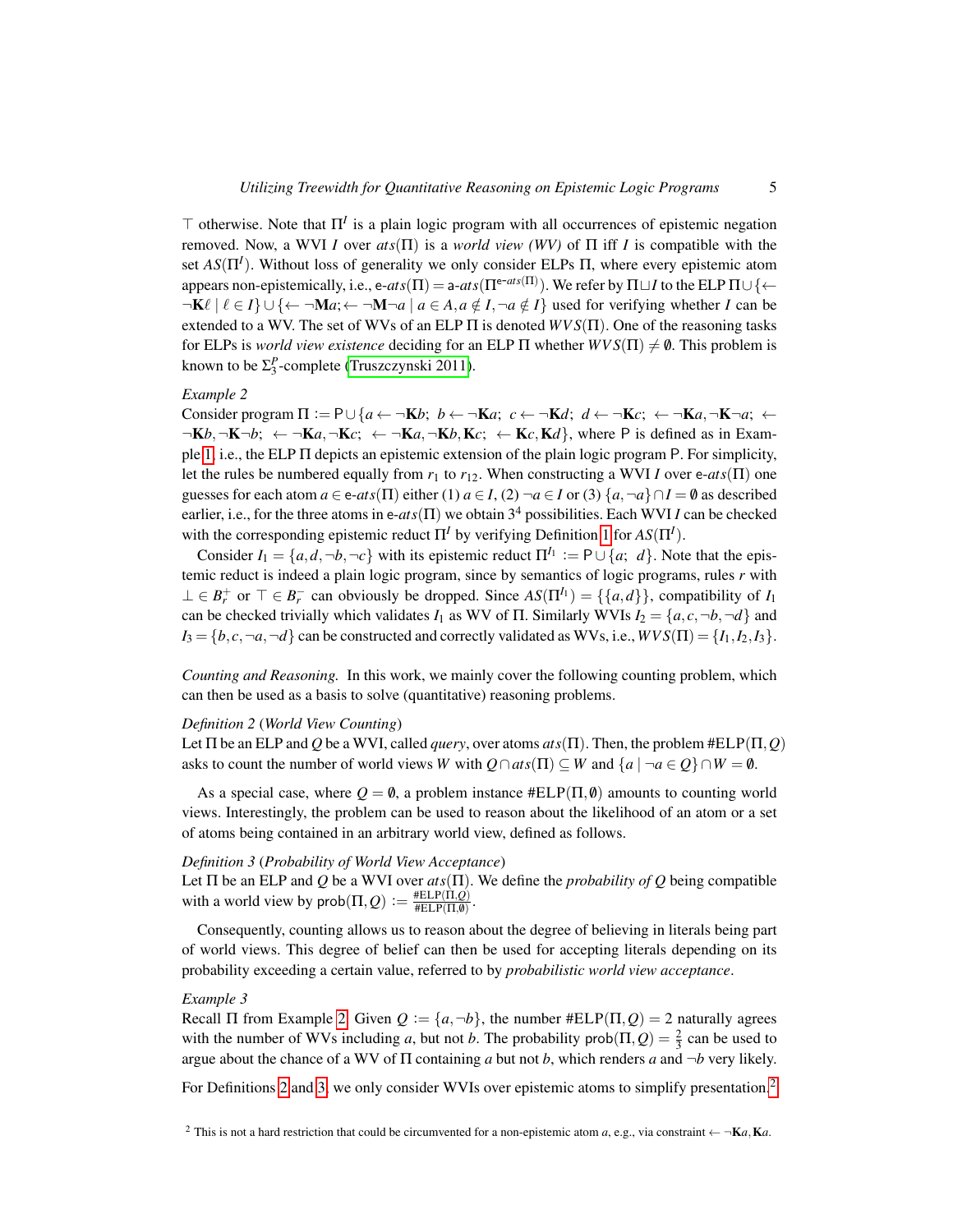#### 4 Quantitative Reasoning for ELPs via Dynamic Programming

Next, we discuss core ideas of dynamic programming for the evaluation of epistemic logic programs. We demonstrate this technique in Section [4.1](#page-5-0) on a problem for ELPs that is much simpler than computing world views. Then, we extend this technique to nested dynamic programming in order to count world views in Section [4.2,](#page-8-0) which finally leads to probabilistic reasoning.

# *4.1 Basics of Dynamic Programming*

<span id="page-5-0"></span>Algorithms that utilize treewidth for solving a problem in linear time typically proceed by *dynamic programming (DP)* along the tree decomposition. Thereby, the tree is traversed in postorder and at each node *t* of the tree, information is gathered [\(Bodlaender and Kloks 1996\)](#page-14-6) in a table  $\tau_t$ . A *table*  $\tau_t$  is a set of rows, where a *row*  $u \in \tau_t$  is a sequence or tuple of fixed length. These tables are derived by an algorithm, which we therefore call *table algorithm* A. The actual length, content, and meaning of the rows depend on the algorithm A that derives tables.

The DP approach for solving problems of an epistemic logic program relies on a table algorithm A and consists of the following four steps:

Prepare: Construct a *graph representation G* of the given ELP Π.

- **Decompose:** Compute a tree decomposition  $(T, \chi)$  of *G*, which can be obtained by using efficient heuristics [\(Abseher et al. 2017\)](#page-14-7).
	- Compute: Execute table algorithm A for every node *t* of *T* in post-order, which returns the corresponding table for *t*. Algorithm A takes as input the corresponding bag  $\chi(t)$ , the assigned instance  $\Pi_t$  for node *t*, as well as the child tables previously computed during the post-order traversal for child nodes of *t* in *T*, and outputs a table τ*<sup>t</sup>* .

**Output:** Print the solution by interpreting the table for root  $n = \text{root}(T)$  of T.

For simplicity and the ease of presentation, the table algorithms presented in this work are *specified for nice tree decompositions* due to clear case distinctions depending on type $(t)$ . However, the implemented architecture *does not* depend on certain normal forms of tree decompositions. So, our approach works independently of whether such a TD is nice or not, since the different cases can be combined programmatically and TD nodes of any interleaved (combined) type can be processed.

Next, we briefly present a table algorithm for computing *plausible world view interpretations* of an ELP  $\Pi$ , which is a WVI *I* over  $ats(\Pi)$  such that  $AS({r \in \Pi | a\text{-}ats(r) = \emptyset}^I) \neq \emptyset$ , denoted by  $I \models_{\mathsf{P}} \Pi$ . Observe that every WV of  $\Pi$  is always plausible as well. While counting plausible WVI serves the purpose of demonstrating and explaining dynamic programming, interestingly it is actually a #P-complete problem.

# *Proposition 1* (*Complexity of Counting Plausible WVIs*)

The problem of counting for a given ELP  $\Pi$  the number of plausible WVIs is #P-complete.

## *Proof (Sketch)*

For membership, observe that one can guess a WVI *I* and then check whether  $I \models_{p} \Pi$  in polynomial time. Hardness is by reducing from #SAT, where one aims for counting the number of models of a 3-CNF formula  $F = \{c_1, \ldots, c_l\}$ . We construct an ELP  $\Pi$  that contains for every variable *v* of *F* a rule  $\leftarrow \neg \mathbf{K} v$ ,  $\neg \mathbf{K} \neg v$  and for every clause  $c_i = \ell_1 \vee \ell_2 \vee \ell_3$  of *F* a rule  $\leftarrow \neg \mathbf{K} \ell_1, \neg \mathbf{K} \ell_2, \neg \mathbf{K} \ell_3$ . Then, the number of plausible WVIs of  $\Pi$  precisely captures the number of models of  $F$ .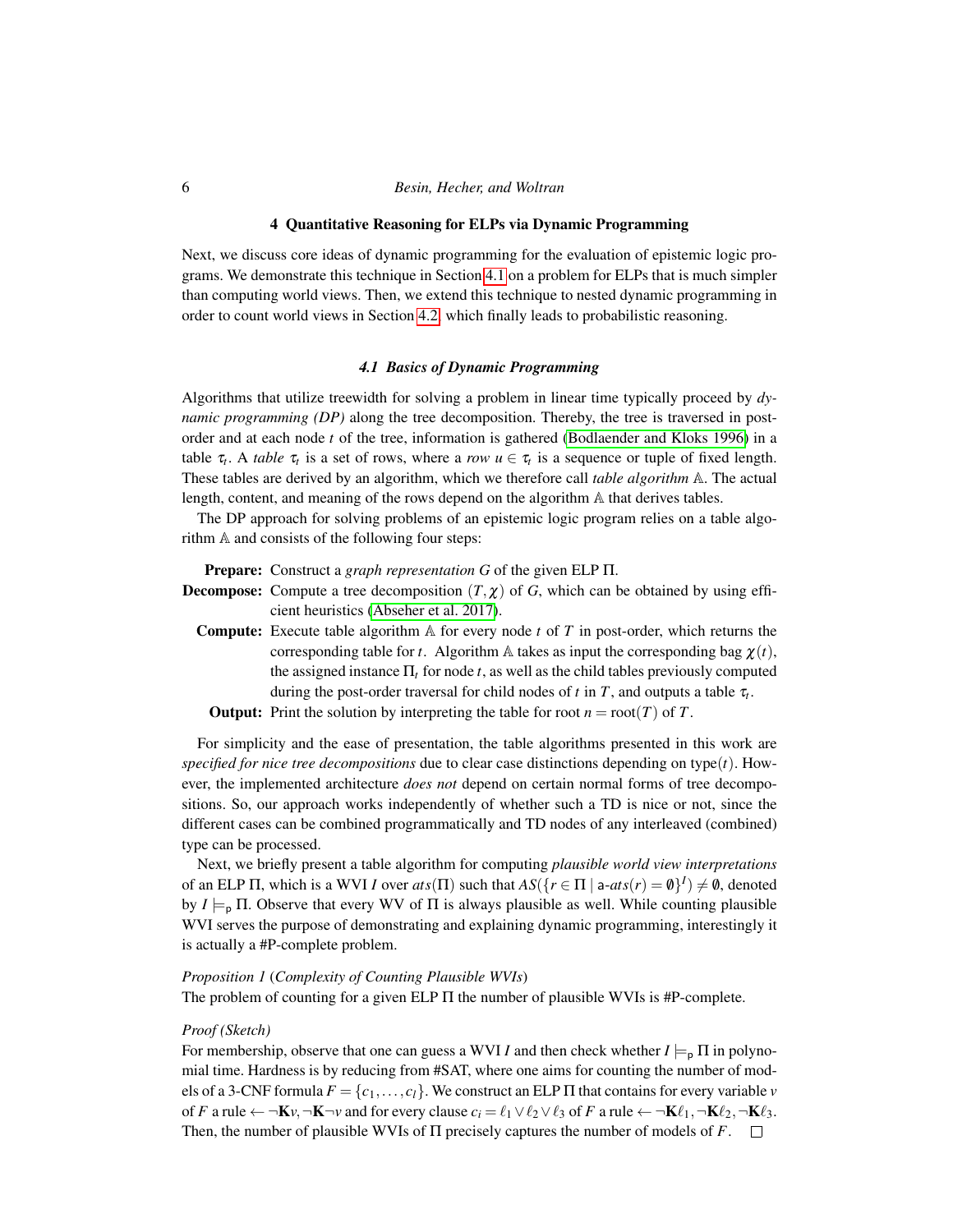| $a^e \rightarrow b^e$                | $t_3\left[\overline{\{c^e\}}\right]$                                                                                                      |
|--------------------------------------|-------------------------------------------------------------------------------------------------------------------------------------------|
| $c^e$ $\overline{\phantom{a}}$ $d^e$ | $t_1\left(\overline{\{a^{\mathsf{e}},b^{\mathsf{e}},c^{\mathsf{e}}\}}\right)\left(\overline{\{c^{\mathsf{e}},d^{\mathsf{e}}\}}\right)t_2$ |

<span id="page-6-1"></span>Fig. 1. Epistemic primal graph  $E_\Pi$  (left) of Π from Example [2](#page-4-0) and a TD  $\mathcal T$  (right) of  $E_\Pi$ .

Before we discuss a table algorithm for counting plausible WVIs, we first require a *graph representation*. To this end, we employ the *epistemic primal graph E*<sup>Π</sup> of an ELP Π, whose vertices stem only from the epistemic atoms e-*ats*(Π) and there is an edge between two vertices whenever the corresponding epistemic atoms appear together in a common purely-epistemic rule of  $\Pi$ . Formally<sup>[3](#page-6-0)</sup>, we let  $E_{\Pi} = (e\text{-}ats(\Pi)^{e}, E)$  with  $E$  being  $\{\{a^{e}, b^{e}\} \mid r \in \Pi, a\text{-}ats(r) =$  $\{0, \{a,b\} \subseteq \text{e-ats}(r)\}\$ . Now, let  $\mathcal{T} = (T,\chi)$  be a TD of the epistemic primal graph  $E_{\Pi}$  and *t* be a node of *T*. Then, the *epistemic bag program* for *t* is given by  $\Pi_t := \{r \in \Pi \mid a\text{-}ats(r) = 0\}$  $\emptyset$ , e-*ats*(*r*)<sup>e</sup>  $\subseteq \chi(t)$ . This allows us to refer to the *epistemic bag program up to t* by  $\Pi_{\leq t}$  :=  $\bigcup_{t'}$  is a descendant node of *t* in  $T \prod_{t'} \cup \prod_t$ , which is the union over all epistemic bag programs for nodes below *t* in *T* Consequently, the epistemic bag program  $\Pi_{\leq root(T)}$  up to the root corresponds to  $\Pi$ .

# <span id="page-6-2"></span>*Example 4*

Figure [1](#page-6-1) depicts the epistemic primal graph  $E_{\Pi}$  for  $\Pi$  as defined in Example [2](#page-4-0) as well as one corresponding TD  $\mathcal{T}$  of  $E_{\Pi}$  of width 2. Further, consider the epistemic bag programs  $\Pi_{t_1} =$  ${r_8, r_9, r_{10}, r_{11}}, \Pi_{t_2} = {r_{12}}$  and  $\Pi_{t_3} = \emptyset$ . Note that by definition of  $\Pi_t$  only rules solely built from e-*ats*(Π), i.e., only purely-epistemic rules are being considered. Observe that for the root node  $t_3$  we have  $\Pi_{\leq t_3} = \Pi$ .

Listing [1](#page-7-0) depicts a table algorithm #PWV for counting plausible world view interpretations. Observe that it thereby suffices to compute WVIs over *epistemic atoms*, as such a WVI already uniquely identifies one WVI over all atoms. Then, algorithm  $\#PWW$  stores rows of the form  $\langle I, c \rangle$ , where *I* is a WVI over  $\chi(t)$  and *c* is an integer (counter) referring to the number of plausible WVIs of the epistemic bag program up to *t*, that when restricted to  $\chi(t)$  coincide with *I*. Consequently, for decompositions whose roots have empty bags, the counter of a stored row refers to the number of plausible world views of Π.

As already mentioned above, for the ease of presentation, table algorithm #PWV is given for nice tree decompositions, i.e., in Listing [1](#page-7-0) we distinguish the four different cases of nice TDs. So, if node *t* is a leaf node, cf. Line [2,](#page-7-1) the only row matching these conditions is  $\langle 0,0 \rangle$ . Then, whenever a vertex  $a^e$  is introduced in a node  $t$ , Line [4](#page-7-2) guesses all three possibilities for extending an existing WVI *I* by atom *a* and checks that the resulting WVI *J* ensures Π*<sup>t</sup>* . For nodes *t* with type(*t*) = rem, where we remove  $a^e$ , Line [6](#page-7-3) removes the mapping of *a* in any existing WVI *I* and sums up the counters of collapsing WVIs, i.e., where all atoms guessed in *I'* match, accordingly. Finally for a join node *t*, we intuitively keep only rows, whose WVIs are in all child nodes tables, and counters of those rows need to be multiplied. Note that the clear case distinction between node types of nice TDs simplifies the processing of child tables, e.g., when processing a node of type join, since there are at most two child nodes.

#### <span id="page-6-3"></span>*Example 5*

Considering program Π from Example [2,](#page-4-0) we obtain three world views as described earlier. Table

<span id="page-6-0"></span><sup>&</sup>lt;sup>3</sup> For a set *X* of elements, we use the shortcuts  $X^e := \{x^e | x \in X\}.$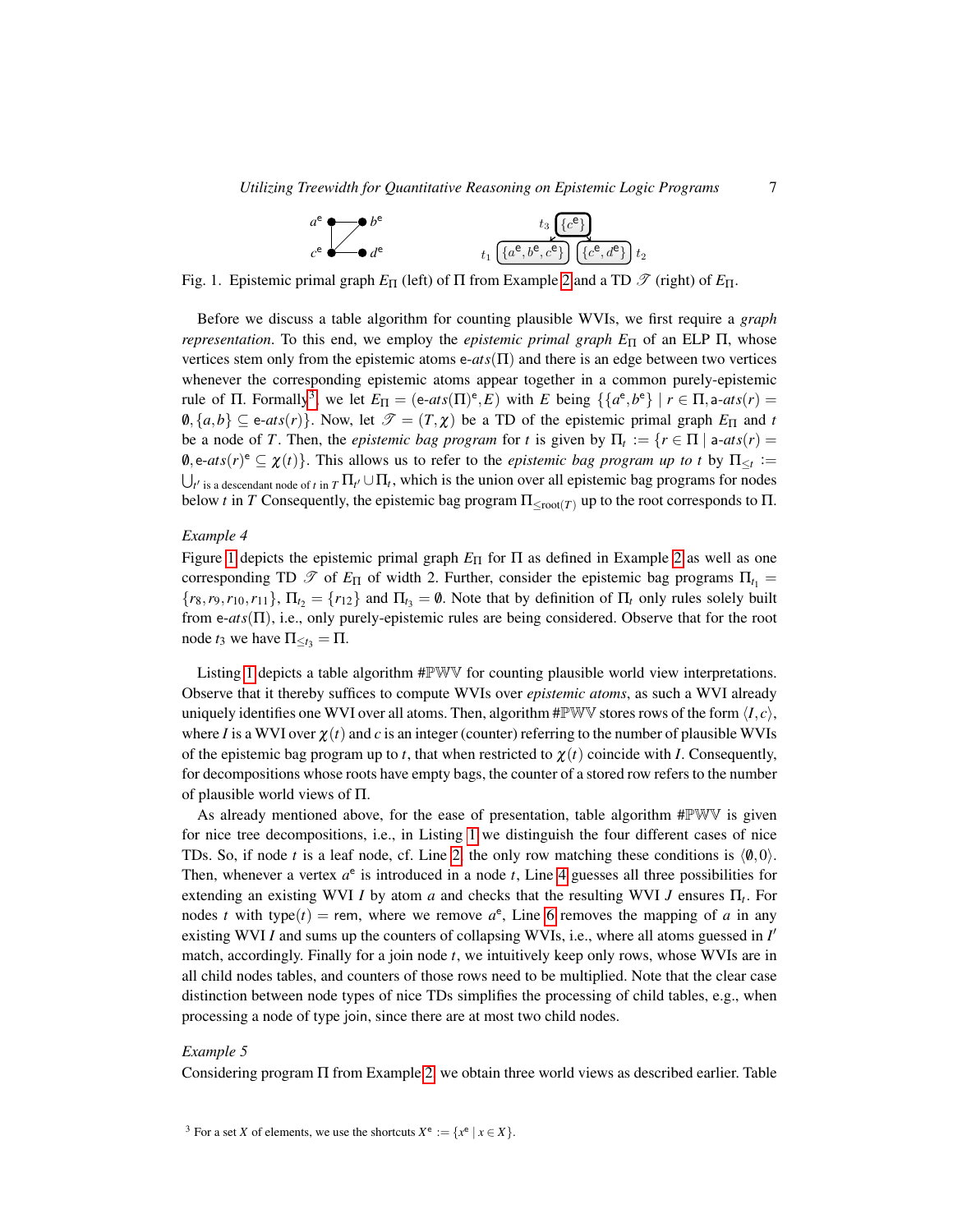**Listing 1:** Table algorithm  $\# \mathbb{P} \mathbb{W} \mathbb{V}(\chi_t, \Pi_t, \langle \tau_1, \ldots, \tau_\ell \rangle)$  for Counting Plausible WVIs.

<span id="page-7-2"></span><span id="page-7-1"></span>**In:** Node *t*, bag  $\chi_t$ , epistemic bag program  $\Pi_t$ , and child tables  $\langle \tau_1, \ldots, \tau_\ell \rangle$  of *t*. **Out:** Table  $\tau_t$ . 1 if  $type(t) = leaf$  then 2  $\tau_t \leftarrow {\langle \langle 0,1 \rangle \rangle}$ 3 else if  $type(t) = intr$  *and*  $a^e \in \chi_t$  *is introduced* then  $\tau_t \leftarrow \{\langle J, c \rangle \quad | \langle I, c \rangle \in \tau_1, J \in \{I, I \cup \{a\}, I \cup \{\neg a\}\}, J \models_p \Pi_t\}$ 5 else if  $type(t) = rem$  *and*  $a^e \notin \chi_t$  *is removed* then  $\sigma \left[ \quad \tau_t \leftarrow \{ \langle I', \sum_{\langle J, c' \rangle \in \tau_1 : I' \subseteq J} c' \rangle \mid \langle I, c \rangle \in \tau_1, I' = I \setminus \{a, \neg a\} \} \right]$ 7 else if  $type(t) = join$  then  $\mathbf{s} \mid \tau_t \leftarrow \{ \langle I, c_1 \cdot c_2 \rangle \mid \langle I, c_1 \rangle \in \tau_1, \langle I, c_2 \rangle \in \tau_2 \}$ <sup>9</sup> return τ*t*

<span id="page-7-3"></span><span id="page-7-0"></span>

<span id="page-7-4"></span>Fig. [2](#page-4-0). A nice TD  $\mathcal{T}$  of the epistemic primal graph  $E_{\Pi}$  of program  $\Pi$  from Example 2 as well as selected tables obtained by #PWV on  $\Pi$  and  $\mathscr{T}$ .

algorithm #PWV can be used to restrict the possible WVIs. Figure [2](#page-7-4) shows a nice tree decomposition  $\mathcal{T} = (T, \chi)$  of  $E_{\Pi}$  and a selection of the tables  $\tau_1, \ldots, \tau_{12}$ , which illustrate computation results obtained during post-order traversal of  $\mathscr{T}$  by #PWV.

Table  $\tau_1 = \{ \langle \emptyset, 1 \rangle \}$  as per definition for type( $t_1$ ) = leaf. Since type( $t_2$ ) = intr, we construct table  $\tau_2$  from  $\tau_1$  by taking  $I_{1,i}, I_{1,i} \cup \{b\}$  and  $I_{1,i} \cup \{\neg b\}$  for each  $\langle I_{1,i}, c_{1,i} \rangle \in \tau_1$  (corresponding to a guess on *b*). Since e-*ats*(*r*<sub>9</sub>)  $\subseteq \chi(t_2)$  we have  $\Pi_{t_2} = \{r_9\}$  for  $t_2$  as described in Example [4.](#page-6-2) In consequence, for each  $I_{2,i}$  of table  $\tau_2$ , we have  $I_{2,i} \models \{r_9\}$  since PWV enforces satisfiability of  $\Pi_t$  in node *t*. Then,  $t_3$  introduces  $a^e$  and  $t_4$  introduces  $c^e$  in similar fashion while satisfying the appropriate epistemic bag programs  $\Pi_{t_3} = \{r_8\}$  and  $\Pi_{t_4} = \{r_{10}, r_{11}\}$ . We derive tables  $\tau_7$  to  $\tau_9$  similarly. Since type( $t_5$ ) = rem, we remove atom *a* from all elements in  $\tau_4$  to construct  $\tau_5$ . As described earlier, this is accomplished by summing up the counters for matching WVIs when removing the atom  $a$ , e.g., since the remaining, guessed atoms  $b^e$  and  $c^e$  are matching, counters for line 2 and 4 in table  $\tau_4$  are summed up, resulting in line 2 in table  $\tau_5$ . Note that we have already seen all rules where  $a^e$  occurs and hence  $a^e$  can no longer affect witnesses during the remaining traversal. We similarly construct  $\tau_6 = {\langle \langle \emptyset,4\rangle, \langle \{c\},3\rangle, \langle \{-c\},2\rangle \}}$  and  $\tau_{10} = {\langle \langle \emptyset,3\rangle, \langle \{c\},2\rangle, \langle \{-c\},3\rangle \}}$ . Since type( $t_{11}$ ) = join, we construct table  $\tau_{11}$  by taking the intersection  $\tau_6 \cap \tau_{10}$ . Intuitively, this combines witnesses agreeing on *c* while multiplying the counters for matching guesses. Node  $t_{12}$  is again of type rem. By definition (primal graph and tree decompositions) for every  $r \in \Pi$ , atoms a- $ats(r)$  occur together in at least one common bag. Hence,  $\Pi = \Pi_{t_{12}}$  and since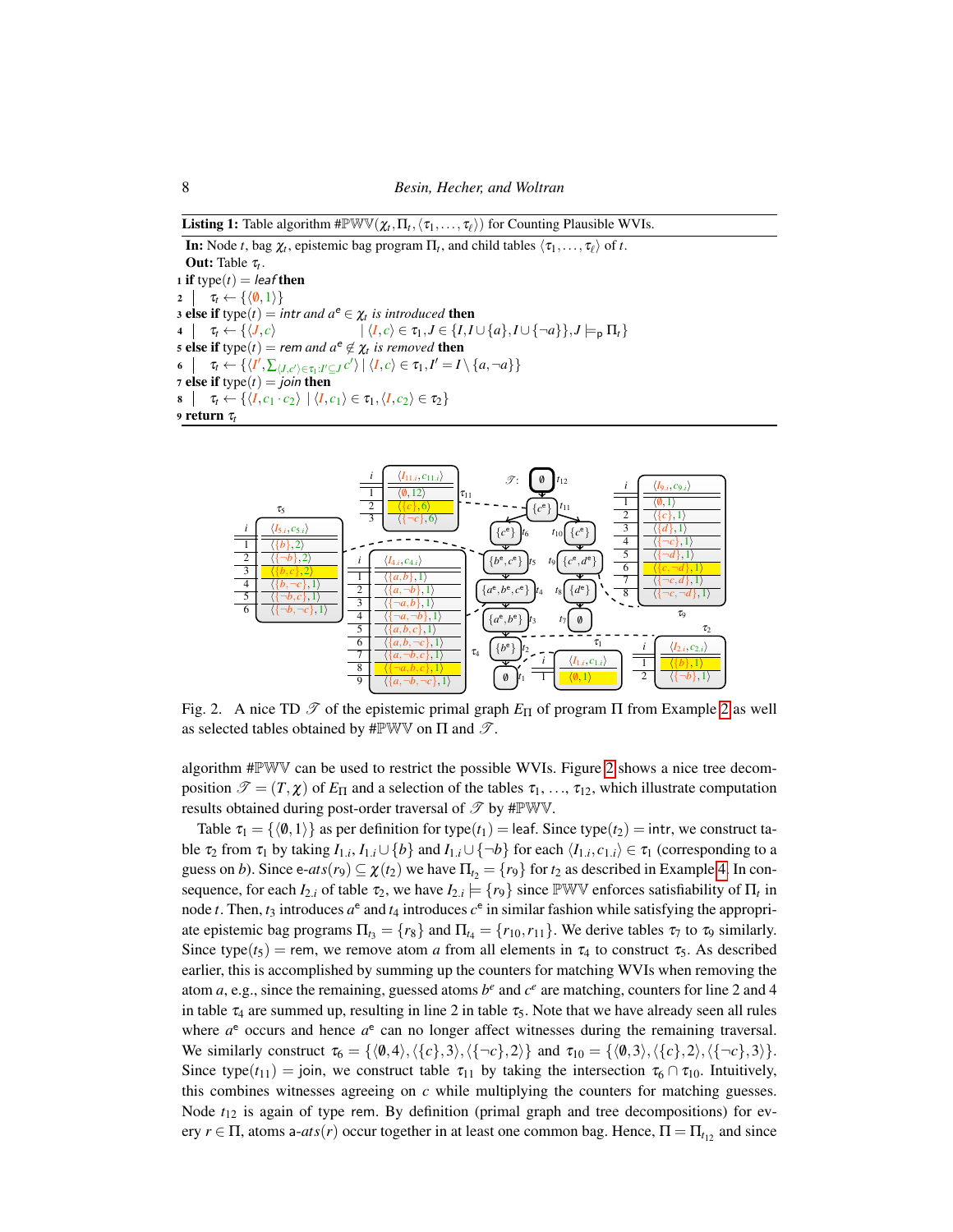*Utilizing Treewidth for Quantitative Reasoning on Epistemic Logic Programs* 9

$$
a^{a} \underbrace{f_{a}e^{b}}_{c^{a}} \underbrace{f_{b}e^{c}}_{d^{a}} b^{a}
$$
\n
$$
b^{b} \underbrace{f_{3} \{c^{e}\}}_{d^{e}} d^{a}
$$
\n
$$
c^{e} \longrightarrow d^{e}
$$
\n
$$
t_{1} \underbrace{f_{b}e, c^{e}\}}_{d^{e} \{c^{e}, d^{e}\}} d_{2}
$$

<span id="page-8-1"></span>Fig. 3. Primal graph  $G_{\Pi}$  (left) of  $\Pi$ , the nested primal graph  $G_{\Pi}^A$  for  $A = \{b, c, d\}$  (middle) and a tree decomposition  $\mathscr{T}$  for the nested primal graph  $G_{\Pi}^A$  (right).

 $\tau_{12} = {\langle \emptyset, 24 \rangle}$ , we end up with 24 plausible WVIs of  $\Pi$  which we can construct from the tables. For example, we obtain the interpretation  $\{\neg a, b, c, \neg d\} = I_{11.2} \cup I_{4.8} \cup I_{9.6}$ , as highlighted in yellow.

#### *4.2 Counting World Views via Nested Dynamic Programming*

<span id="page-8-0"></span>In order to extend DP for solving #ELP, we require a suitable graph representation that still allows for simple table algorithms. Let therefore  $\Pi$  be an epistemic logic program. Then, the *primal graph G*<sub>Π</sub> uses atoms and epistemic atoms as vertices and it is defined by  $G_{\Pi} := (\lbrace a^{\circ} \mid a \rbrace)$ *a* ∈ ◦-*ats*( $\Pi$ ), ◦ ∈ {**a**, **e**}},  $E$ ), where  $E := \{ \{a^{\circ}, b^{\star} \} | r \in \Pi, a \in \circ -ats(r), b \in \star -ats(r), \{\circ, \star\} \subseteq$  ${a, e} \cup \{ {a^a, a^e} \mid a \in e\text{-}ats(\Pi) \}.$  For our purposes, we require suitable abstractions of  $G_{\Pi}$ , given as follows. A *non-epistemic path* in  $G_{\Pi}$  is a path of the form  $a^e, v_1^a, \ldots, v_l^a, b^e$  with  $l \ge 0$ . The *nested primal graph G*<sup>A</sup><sub> $\Pi$ </sub> over a given set  $A \subseteq e$ - $ats(\Pi)$  of epistemic atoms is given by  $G^A_{\Pi} :=$  $(A^e, E')$  with  $E' := \{\{a^e, b^e\} \mid \{a, b\} \subseteq A$ , there is a non-epistemic path from  $a^e$  to  $b^e$  in  $G_{\Pi}\}.$ 

#### *Example 6*

Recall program Π of Example [2.](#page-4-0) Figure [3](#page-8-1) shows the primal graph  $G<sub>Π</sub>$  for program Π. Given epistemic atoms  $A = \{b, c, d\}$  the nested primal graph  $G_{\Pi}^A$  can be constructed with edges  $\{b^e, c^e\}$ and  $\{c^e, d^e\}$  through any of the non-epistemic paths between the two correlating vertices in  $G_{\Pi}$ .

Indeed, in this section we use the nested primal graph  $G_{\Pi}^A$  for applying DP in a nested fashion. There, the nested primal graph provides sufficient abstractions of the primal graph, where we count plausible WVIs over *A*, similar to Listing [1.](#page-7-0) These plausible WVIs over *A* are then subsequently extended and refined (to obtain world views), since in each node of a tree decomposition, one chooses again an abstraction *A'* that decides on remaining epistemic atoms until all epistemic atoms are considered. So, if in the beginning we decide that  $A = e^{-ats}(\Pi)$ , we end up with full DP and zero nesting, whereas setting  $A=0$  results in full nesting, i.e., no DP. Before we discuss how to choose such a set *A* somewhere between these two extreme cases, we define how the ELP that is subject to nesting looks like. To formalize this, we assume a TD  $\mathscr{T} = (T, \chi)$  of  $G_{\Pi}^A$  and say a set  $U \subseteq \text{ats}(\Pi)$  of atoms is *compatible* with a node *t* of *T*, and vice versa, if

- (I) there is a connected component *C* of graph  $G_{\Pi} A^e$  such that  $U = \{a \mid \{a^e, a^a\} \cap C \neq \emptyset\};$
- (II) all neighbor vertices of *C* in  $G_{\Pi}$  that are in  $A^e$ , are contained in  $\chi(t)$ , i.e.,  $\{a^e \mid a \in A, u \in A\}$ 
	- *U*, there is a non-epistemic path from  $u^e$  to  $a^e$  in  $G_{\Pi}$ }  $\subseteq \chi(t)$ .

If such a set  $U \subseteq \text{ats}(\Pi)$  of atoms is compatible with a node of *T*, we say that *U* is a *compatible set*. By construction of the nested primal graph, any atom not in *A* is in at least one compatible set, but a compatible set could be compatible with several nodes of *T*. Hence, to enable nested evaluation, we ensure that each nesting atom is evaluated in one unique node *t*.

As a result, we formalize for every compatible set *U* a *unique* node *t* of *T* that is compatible with *U*, denoted by  $comp(U) := t$ . We denote the union of all compatible sets *U* with  $\text{comp}(U) = t$ , by *nested bag atoms*  $A_t := \bigcup_{U:\text{comp}(U)=t} U$ . Finally, the *nested bag program*  $\Pi_t^A$ for a node *t* of *T*, i.e., the ELP subject to nesting, equals  $\Pi_t^A := \{r \in \Pi \mid \text{a-}ats(r) \subseteq A_t, \text{e-}ats(r) \subseteq$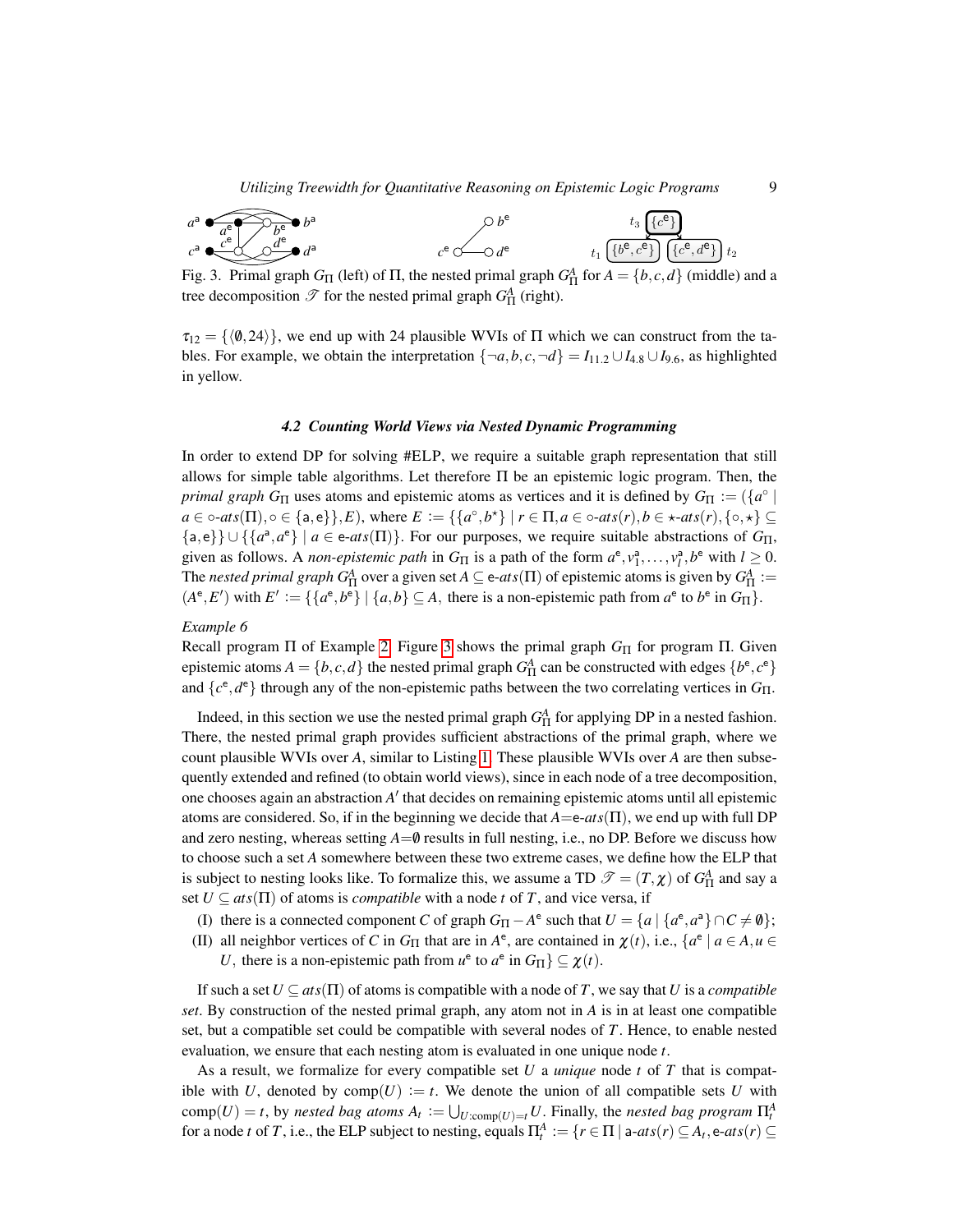$A_t \cup \{a \mid a^e \in \chi(t)\}\ \rangle \prod_t$ . Observe that the definition of nested bag programs ensures that any connected component *U* of  $G_{\Pi} - A^e$  "appears" among nested bag atoms of some unique node of *T*. Consequently, for each atom  $a \in ats(\Pi) \setminus A$  there is a *unique* node *t* such that  $a \in ats(\Pi_t^A)$ .

#### <span id="page-9-0"></span>*Example 7*

Considering program  $\Pi$  from Example [2](#page-4-0) and the nested primal graph  $G_{\Pi}^A$  for  $A = \{b, c, d\}$ , Figure [3](#page-8-1) shows a corresponding TD  $\mathcal{T}$  for the nested primal graph  $G_{\Pi}^A$ . When removing vertices  $A^e$  from  $G_{\Pi}$  one can identify the two connected components  $\{a^a, b^a, a^e\}$  and  $\{c^a, d^a\}$  each of which building a compatible set in the form of  $U_1 := \{a, b\}$  uniquely compatible with node  $t_1$ and  $U_2 := \{c, d\}$  uniquely compatible with node  $t_2$ , i.e.,  $\text{comp}(U_1) = t_1$  and  $\text{comp}(U_2) = t_2$ . Then nested bag programs  $\Pi_{t_1}^A = \{r_1, r_4, r_5, r_8, r_9, r_{10}, r_{11}\}$  and  $\Pi_{t_2}^A = \{r_2, r_3, r_6, r_7, r_{12}\}$  emerge from  $A_{t_1} = \{a,b\}$  and  $A_{t_2} = \{c,d\}$ , respectively. Note that  $\Pi_{t_3}^A = \emptyset$  because of  $A_{t_3} = \emptyset$ .

# *Nested Dynamic Programming for ELPs*

Next, we discuss *nested dynamic programming (nested DP)* in order to count world views of an ELP Π. Thereby we aim at solving the more elaborated problem  $\#ELP(\Pi \sqcup W, \emptyset)$  for a world view interpretation *W* over a set  $X \subseteq a$ -*ats*( $\Pi$ ) of atoms of  $\Pi$ . This problem amounts to counting the number of world views of  $\Pi$  that agree with *W* over atoms *X*. Hence, we consider a more fine-grained variant of counting world views that for the special case of  $X = \emptyset$  actually coincides with  $\#ELP(\Pi, \emptyset)$  as stated in Definition [2.](#page-4-1)

Our algorithm for nested dynamic programming, called NestELP, is presented in Listing [2](#page-10-0) and relies on the nested primal graph that is utilized in a nested fashion. Therefore, Algorithm NestELP takes as first argument an integer for the nesting depth, the ELP  $\Pi$  and the WVI *W*. Listing [2](#page-10-0) consists of four separated blocks. The first block (Lines [1–](#page-10-1)[4\)](#page-10-2) comprises solving the base case where Π has no epistemic atoms, i.e., no epistemic "decisions" are left for solving Π. There, if all atoms of *X* appear positively or negatively in *W*, we use two ASP solver calls to check Conditions (1) or  $(2)+(3)$  of Definition [1,](#page-3-0) respecitvely. Otherwise all four conditions of Definition [1](#page-3-0) are verified via one ELP solver call. The next block consists of Lines [5–](#page-10-3) Lines [7,](#page-10-4) which computes a tree decomposition  $\mathscr T$  of the primal graph of  $\Pi$  (nested primal graph with  $A = e^{-ats}(\Pi)$ ). Then this block utilizes standard ELP solvers in case width $(\mathcal{T})$  is out of reach (threshold $_{\text{hybrid}}$ ) or nesting is already too deep (threshold $_{\text{depth}}$ ). If this is not the case and width( $\mathcal{T}$ ) is insufficient for DP (threshold<sub>abstr</sub>), the third block consisting of Lines [8–](#page-10-5)[10](#page-10-6) chooses a suitable abstraction *A* and computes a TD  $\mathscr T$  of the nested primal graph  $G^A_{\Pi}$ . Finally, the last block comprises of the remaining lines of Listing [2,](#page-10-0) which performs DP on the TD  $\mathscr T$  that is obtained either in Block 2 or Block 3 and returns the solution in Line [14.](#page-10-7) The actual recursion (nesting) is via table algorithm  $\#E\mathbb{L}\mathbb{P}$  that is used during DP in Line [13,](#page-10-8) discussed next.

The table algorithm  $\# \mathbb{RLP}$  is given in Listing [3.](#page-11-0) Compared to Listing [1,](#page-7-0) we have two additional parameters, namely the nested bag program and WVI *W*. The main differenc is in Line [5](#page-11-1) of Listing [3,](#page-11-0) where an additional recursive call to NestELP is performed. This recursive call increases the depth and concerns about the nested bag program that is simplified by the current WVI *J* and aims at verifying WVI *W* ∪*J* restricted to those atoms that appear also in non-epistemic atoms of a rule of the nested bag program. The other atoms not appearing in such a rule will be checked in the context of an other bag. Intuitively, the resulting count  $c'$  of the recursive call needs to be multiplied as it concerns different epistemic atoms, cf. Line [4](#page-11-2) of Listing [3.](#page-11-0)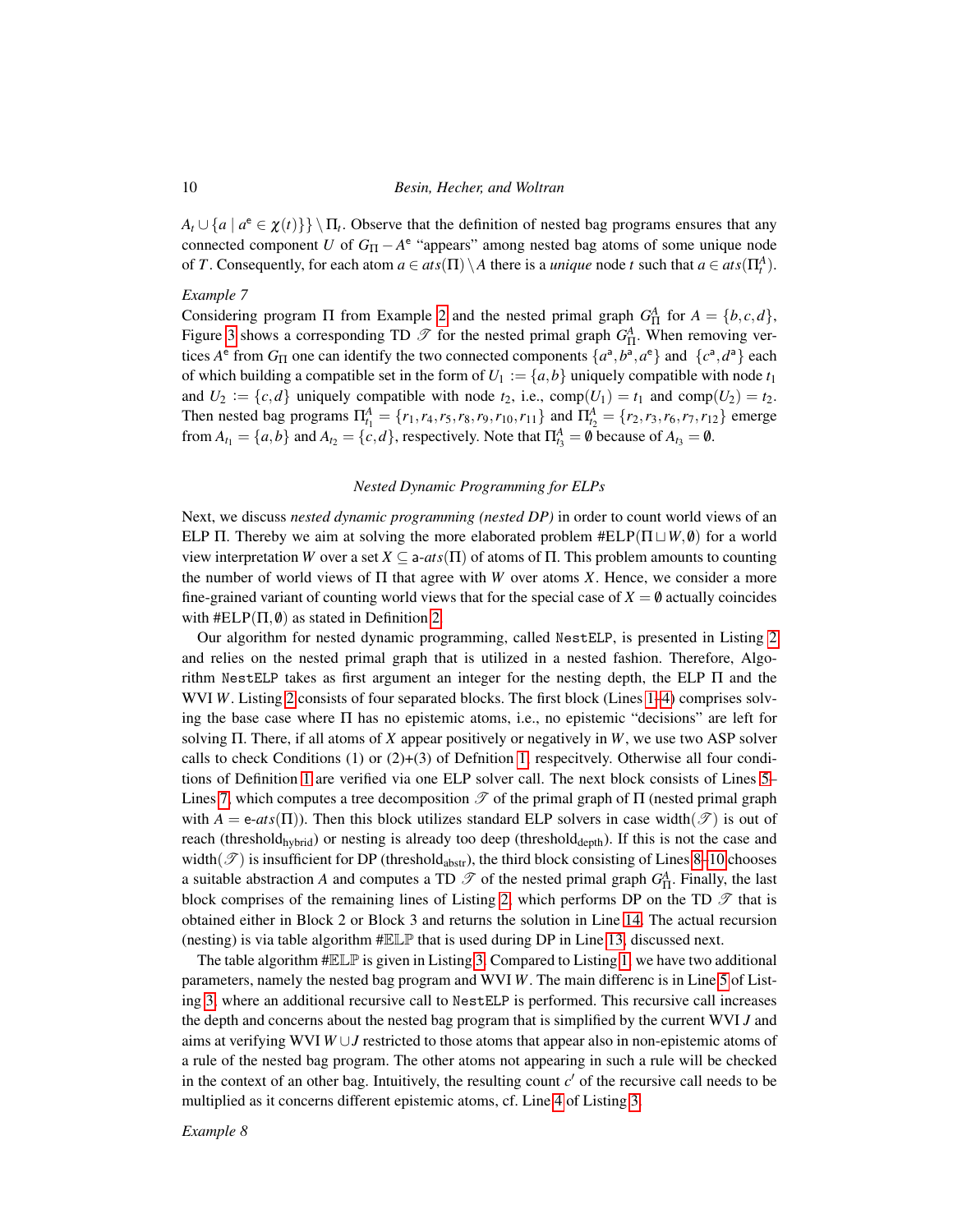Listing 2: Algorithm NestELP(depth,  $\Pi$ ,  $W$ ) for world view counting by means of nested DP.

<span id="page-10-10"></span><span id="page-10-5"></span><span id="page-10-4"></span><span id="page-10-3"></span><span id="page-10-2"></span><span id="page-10-1"></span>In: Nesting depth  $\geq 0$ , epistemic logic program  $\Pi$ , and a WVI *W* over a set  $X \subseteq a$ -*ats*( $\Pi$ ) of atoms. **Out:** The number  $\#ELP(\Pi \sqcup W, \emptyset)$  of world views.  $1 A \leftarrow e - ats(\Pi)$ <br>  $2 \text{ if } A = \emptyset$ /\* No Epistemic Decisions left; Verify Decisions \*/ then 3 if  $\{a \in X \mid a \notin W, \neg a \notin W\} = \emptyset$  then return  $|AS(\Pi)| = 1$  *and*  $|AS(\Pi \cup {\iff W\})| = 0$  /\* ASP \*/<br>4 else return  $WVS(\Pi \sqcup W) \neq \emptyset$  /\* Verify via Standard ELP Solver \*/ /\* Verify via Standard ELP Solver \*/  $5 \mathcal{T} = (T, \chi) \leftarrow \text{Decompose}(G_{\Pi})$  /\* Decompose via Heuristics \*/<br>6 if width( $\mathcal{T}$ ) > threshold<sub>hybrid</sub> or depth > threshold<sub>dept</sub> /\* Standard ELP Solver \*/ then 6 if width $(\mathcal{T}) \geq$  *threshold*<sub>*hybrid*</sub> *or* depth  $\geq$  *threshold*<sub>*depth*</sub> 7 **return** #ELP( $\Pi \sqcup W, \emptyset$ ) 8 if width $(\mathcal{T}) \geq$  *threshold*<sub>abstr</sub> /\* Abstract & Decompose via Heuristics \*/ then <sup>9</sup> *A* ← Choose-Abstraction(*A*,Π) 10  $\Box$   $\mathscr{T} = (T, \chi) \leftarrow \text{Decompose}(G_{\Pi}^A)$ <sup>11</sup> for iterate *t in* post-order(*T*) /\* Dynamic Programming \*/ do 12 **Child-Tabs**  $\leftarrow \langle \tau_{t_1}, \ldots, \tau_{t_\ell} \rangle$  where children $(t) = \langle t_1, \ldots, t_\ell \rangle$ 13  $\left[ \tau_t \leftarrow \text{HELP}(\text{depth}, \chi(t), \Pi_t, \Pi_t^A, W, \text{Child-Tabs}) \right]$ 14 **return**  $\sum_{\langle I,c\rangle \in \tau_{\text{root}(T)}} c$ *c* /\* Return Total Count \*/

<span id="page-10-11"></span><span id="page-10-8"></span><span id="page-10-7"></span><span id="page-10-6"></span><span id="page-10-0"></span>

<span id="page-10-9"></span>Fig. 4. A TD  $\mathcal{T}$  of the nested primal graph  $G_{\Pi}^A$  of program  $\Pi$  from Example [2](#page-4-0) for  $A = \{b, c, d\}$ as well as selected tables obtained by #ELP on  $\Pi$  and  $\mathscr{T}$ .

Recall program  $\Pi$ , set *A* of epistemic atoms,  $TD$   $\mathcal{T}$  of nested primal graph  $G_{\Pi}^A$  and nested bag programs given in Example [7.](#page-9-0) Figure [4](#page-10-9) illustrates computation results obtained during post-order traversal of  $\mathcal{T}$  by #ELP. Notice that similar to #PWV the algorithms enforces the entailment of Π*<sup>t</sup>* for each guess, reducing the number of rules for the actual nested call, e.g. the nested call for node  $t_1$  will only include rules  $\{r_1, r_4, r_5, r_8, r_{10}, r_{11}\}$ , c.f. Example [7.](#page-9-0) Further observe that while guessing introduced epistemic atoms as in node  $t_1$  and  $t_2$ , the epistemic reduct is built over all guessed atoms, but the guess of *c* is only checked actively in node  $t_2$  using epistemic constraints. Since joining the nodes naturally enforces agreeing assignments of *c* this is indirectly checked for *t*1. Similar to Example [5,](#page-6-3) one can identify that epistemic program Π has three world views which can be reconstructing joining agreeing assignments of the tables in-order. For example, we obtain the (incomplete) world view  $\{b, c, \neg d\} = I_{3,2} \cup I_{1,3} \cup I_{2,1}$ , as highlighted in yellow.

Having established an algorithm for counting, we only briefly discuss how to extend the table algorithm of Listing [3](#page-11-0) for *probabilistic world view acceptance* of a WVI (query) *Q* via Definition [3.](#page-4-2) To this end, instead of storing only a WVI and a counter, the rows of the tables of the obtained table algorithm PELP are of the form  $\langle I, c, q \rangle$ , where *I* is a WVI and *c* as well as *q* are counters. Thereby, *I* and *c* are maintained as before and *q* is computed similarly to *c*, but in Line [5](#page-11-1) the recursive call for obtaining  $q'$  involves the nested bag program extended by  $Q$ , i.e.,  $\Pi_t^A \sqcup Q$ . Then, instead of summing up counters *c* in Line [14](#page-10-7) of Listing [2,](#page-10-0) these adapted tables computed by  $\mathbb{P}\mathbb{E}\mathbb{L}\mathbb{P}$  explained above are used to sum up fractions  $\frac{q}{c}$ , which leads the desired result. Detailed algorithms for  $\mathbb{P}\mathbb{E}\mathbb{L}\mathbb{P}$  and NestELP $_{\mathbb{P}\mathbb{E}\mathbb{L}\mathbb{P}}$  are depicted in the appendix, cf. Listings [4](#page-16-0) and [5.](#page-16-1)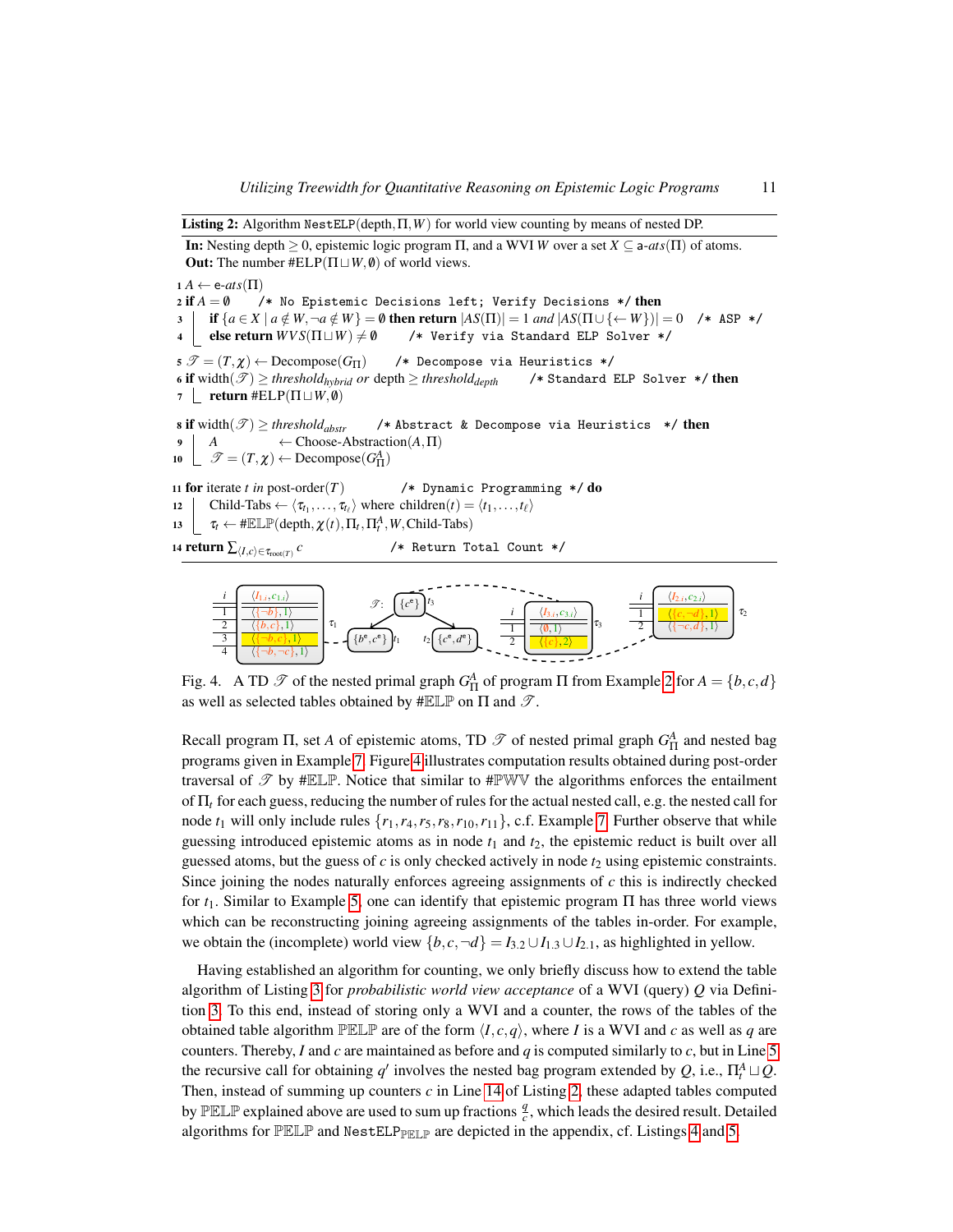**Listing 3:** Table algorithm  $\# \mathbb{ELP}(\text{depth}, \chi_t, \Pi_t, \Pi_t^A, W, \langle \tau_1, \ldots, \tau_\ell \rangle)$  for Counting WVIs.

<span id="page-11-2"></span><span id="page-11-1"></span>**In:** Nesting depth  $\geq 0$ , bag  $\chi_t$ , epistemic bag program  $\Pi_t$ , nested bag program  $\Pi_t^A$ , world view interpretation *W*, and sequence  $\langle \tau_1, \ldots, \tau_\ell \rangle$  of child tables of *t*. **Out:** Table  $\tau_t$ . 1 if type $(t) =$  *leaf* then 2  $|\tau_t \leftarrow \{\langle \emptyset, 1 \rangle\}$ 3 else if  $type(t) = intr$  *and*  $a^e \in \chi_t$  *is introduced* then 4  $\sigma_t \leftarrow \{\langle J, c' \rangle\}$  $\langle I, c \rangle \in \tau_1, J \in \{I, I \cup \{a\}, I \cup \{\neg a\}\}, J \models_{\mathsf{p}} \Pi_t,$ 5  $P = (\Pi_t^A)^J, c' = c \cdot \text{NestELP}(\text{depth} + 1, P, (W \cup J)_{|a-\text{ats}(P)}), c' > 0$ 6 else if  $type(t) = rem$  *and*  $a^e \notin \chi_t$  *is removed* then  $\tau^{-1}[\tau_t \leftarrow \{\langle I',\sum_{\langle J,c'\rangle\in\tau_1: I'\subseteq J}c'\rangle\ \mid \langle I,c\rangle\in\tau_1, I'=I\setminus\{a,\neg a\}\}$ **8 else if**  $type(t) = join$  then  $\mathbf{9}$   $\vert \tau_t \leftarrow \{ \langle I, c_1 \cdot c_2 \rangle \mid \langle I, c_1 \rangle \in \tau_1, \langle I, c_2 \rangle \in \tau_2 \}$ <sup>10</sup> return τ*t*

## <span id="page-11-0"></span>5 Implementation & Preliminary Experiments

We implemented the algorithm NestELP, resulting in the solver  $\text{nestelp}^4$  $\text{nestelp}^4$ , which is written in Python3. It is based on the system nesthdb that was presented for variants of model counting [\(Hecher et al. 020b\)](#page-15-7). For manipulating tables during DP, nestelp uses the open source database Postgres 12, which supports instant parallelization and was run on a tmpfs-ramdisk as intended by nesthdb. In order to compute TDs (Lines [5](#page-10-3) and [10](#page-10-6) of Listing [2\)](#page-10-0), we use htd [\(Abse](#page-14-7)[her et al. 2017\)](#page-14-7), which for every instance outputs TDs of decent widths in a runtime below some seconds. For solving decision problems of logic programs in Line [3](#page-10-10) we used clingo 5.4. For solving ELP problems in Lines [4](#page-10-2) and [7,](#page-10-4) we utilized eclingo 0.2. Internally, we set threshold $_{\text{hybrid}}$  $=$  45, threshold<sub>abstract</sub>  $=$  8 and allowed nesting once, which overall seemed to produce good results. However, these parameters are not the result of extensive performance tuning, but were chosen as initial values with the goal of balancing abstractions and hybrid (standard) solving. For finding good abstractions in Line [9,](#page-10-11) i.e., searching for epistemic atoms when constructing the nested primal graph, we employ a logic program similar to nesthdb. Intuitively, we thereby aim for a preferably large set *A* of epistemic atoms such that the resulting graph  $N_{\Pi}^A$  is reasonably sparse. This is achieved heuristically by minimizing the number of edges of  $N_{\Pi}^A$ . To this end, we use built-in optimization of clingo, where we take the best results after running at most 35 seconds. For the concrete encodings, we refer to the online repository of nestelp as given above. Our implementation supports both world view *counting* as given in Definition [2](#page-4-1) as well as *probabilistic* world view acceptance of Definition [3.](#page-4-2)

#### *Benchmark Setting*

In order to draw conclusions about the efficiency of our implementation, we conducted a series of benchmarks. All our used benchmark instances, raw results and detailed data are available online at [tinyurl.com/iclp21-nestelp.](https://tinyurl.com/iclp21-nestelp) In our benchmarks we compare wall clock runtime of nestelp and eclingo [\(Cabalar et al. 2020\)](#page-14-4), where a timeout is considered to occur after 1200 seconds and each solver was granted 16GB of main memory (RAM) per run. We restricted our solver to 12 physical cores. In *single core mode (sc)* of nestelp, only one physical core was used,

<span id="page-11-3"></span><sup>&</sup>lt;sup>4</sup> The solver nestelp is open source and available at [github.com/viktorbesin/nestelp.](https://github.com/viktorbesin/nestelp)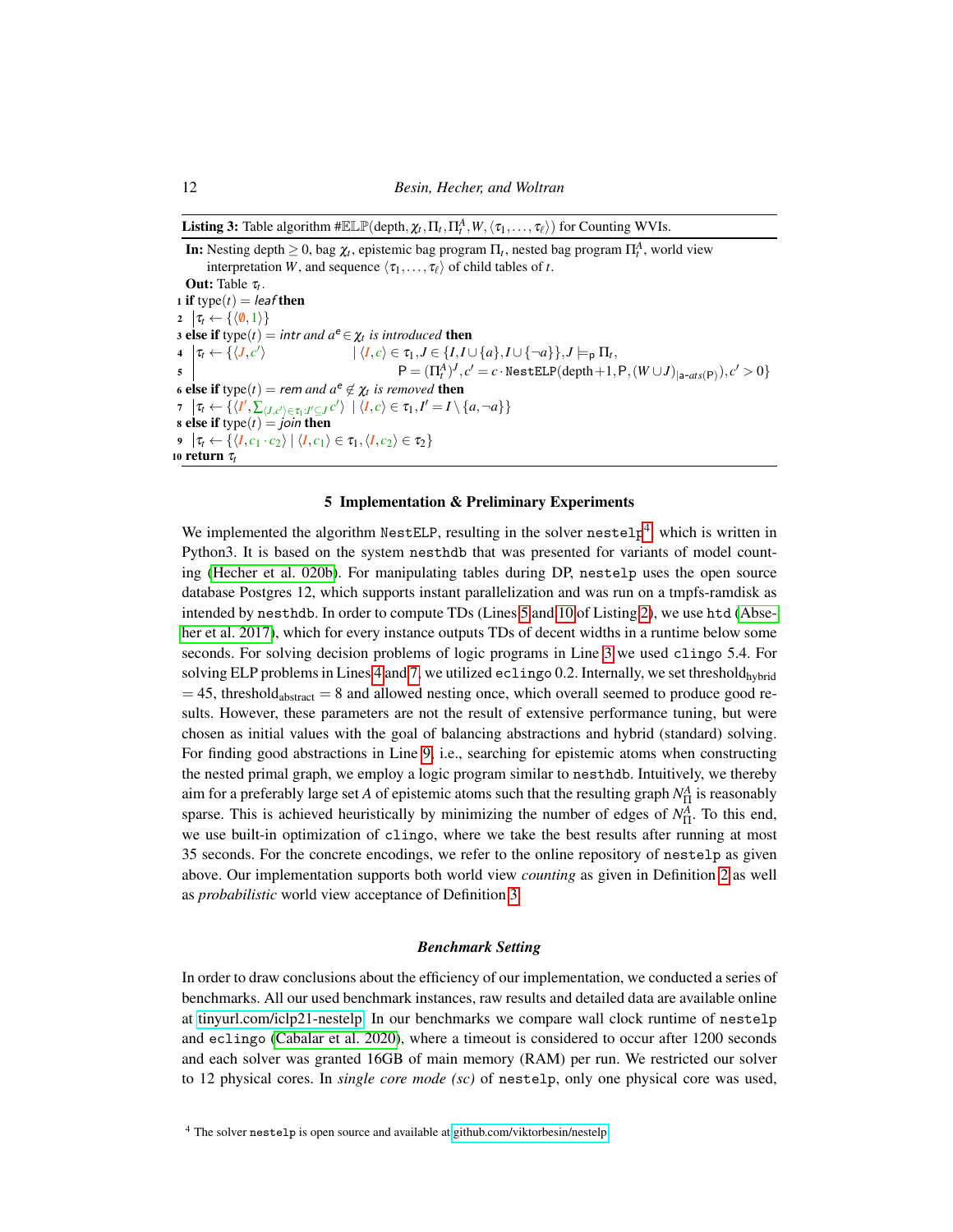which allows us to compare the performance with other single-core solvers. Benchmarks were conducted on a cluster consisting of 12 nodes. Each node of the cluster is equipped with two Intel Xeon E5-2650 CPUs and each of these 12 physical cores runs at 2.2 GHz clock speed that has access to 256 GB shared RAM. Results are gathered on Ubuntu 16.04.1 LTS OS that is powered on kernel 4.4.0-139. We disabled hyperthreading and used Python 3.7.6.

#### *Benchmark Instances*

The following instances are considered from the literature and extended accordingly.

*Classic-Scholarship.* As in previous works [\(Cabalar et al. 2020\)](#page-14-4), this is a set of 25 non-ground ELP programs encoding the Scholarship Eligibility problem [\(Gelfond 1991\)](#page-15-0) for one to twentyfive students, where all entities are independent from each other. If a students eligibility is not determined by the plain logic rules, an epistemic rule implies the interview of the student.

*Yale-Shooting.* This is a set of 12 non-ground ELP programs [\(Cabalar et al. 2020\)](#page-14-4) encoding the Yale Shooting problem [\(Hanks and Mcdermott 1986\)](#page-15-14). With each instance the knowledge of the initial state, i.e., if the gun is initially loaded or not, is incomplete.

*Large-Scholarship (L-S).* While classic-scholarship is limited to 25 instances, large-scholarship can be configured to a number of students, i.e., a student-wise extension to classic-scholarship. As part of our testing, we implemented a generator for such instances, using existing instances to initialize more students. This set consists of 500 instances ranging from 5 to 2500 students.

*Many-Scholarship (M-S).* In comparison to classic-scholarship, where all students are part of one unique world view, many-scholarship extends the situation and aims for a more relaxed situation, where additionally a students eligibility is ranked with low or high chances. This often results in many world views per student. Our generator is implemented in a way such that both introduced instance sets are supported. Also this set consists of 500 instances.

#### *Benchmark Scenarios*

We considered the following three scenarios in order to test the efficiency of nestelp.

- S1 Counting world views for the classical-scholarship as well as yale-shooting instances.
- S2 Counting world views for large-scale instances, thereby using large-scholarship and manyscholarship instances. For a fair comparison, we allow eclingo to decide WV existence.
- S3 Probabilistic reasoning *[pr]* for large-scale instances. This scenario concerns probabilistic WV acceptance using also large-scholarship and many-scholarship instances.

Based on these scenarios, we state corresponding hypothesis that shall be verified in this section.

- H1 nestelp is competitive for counting, although monolithic solvers like eclingo are faster.
- H2 Our implementation nestelp is rather competitive for large-scale instances.
- H3 Probabilistic reasoning comes almost for the same cost as counting in the solver nestelp.

## *Experimental Results*

The results for Scenario S1 in comparison with eclingo are summarized in the table of Figure [5.](#page-13-0) Overall it can be seen that nestelp can keep up with a traditional solver like eclingo, but, as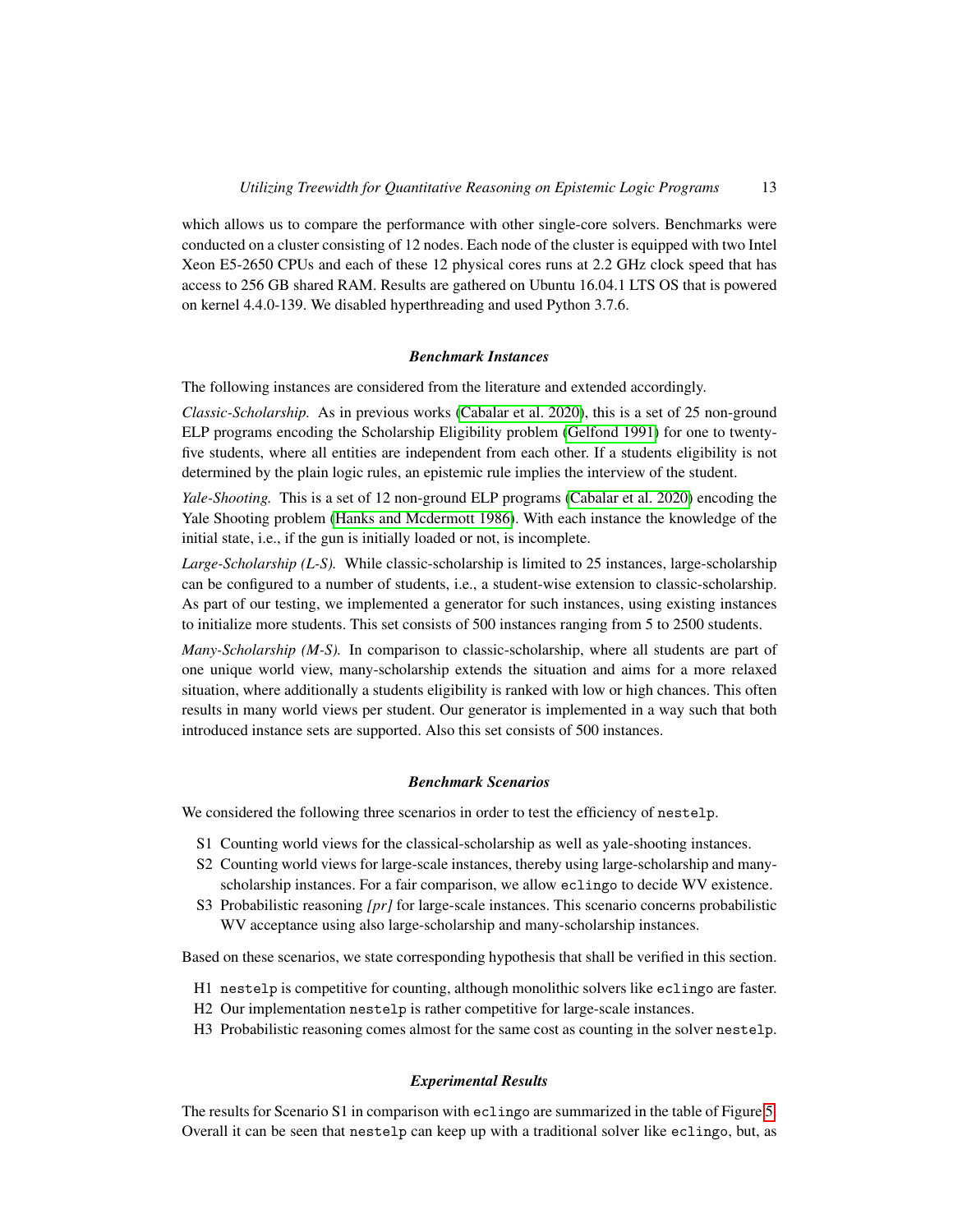

<span id="page-13-0"></span>Fig. 5. Detailed results (left) over Scenario S1 showing maximal width of the primal graph among solved instances, solved instances over certain width ranges, as well as total runtime in hours, where timeouts count as 1200s. Line plot (right) of instances L-S and M-S for Scenario S2, where instances are ordered ascendingly according to instance size.



<span id="page-13-1"></span>Fig. 6. Scenario S3: Cactus plot (left), whose x-axis shows the number of instances; the y-axis depicts runtime sorted ascendingly for each solver individually. Detailed results (right).

expected, nestelp introduces additional overhead by the creation of tables and the general buildup for dynamic programming. Small instances, as for S1, do not benefit from that process, that is why we expected such results. The number of solved instances is the same for both systems, overall agreeing with our Hypothesis H1. The line plot in Figure [5](#page-13-0) shows an outstanding performance of nestelp for instances L-S and even M-S. Both instance sets allow their instances to be arranged into decompositions with low treewidth, representing instances where nestelp can exploit all its features. Further it can be seen that parallelism of nestelp has better performance than the single-core experiments (nestelp (sc)), indicating that there are enough independent nodes such that parallelism is beneficial. Even with the fair comparison to eclingo, the solver nestelp proves its ability to handle large-scale instances well, as proposed in Hypothesis H2. As it can be seen in the cactus plot in Figure [6,](#page-13-1) the effort needed for probabilistic reasoning is very small in comparison to world view counting. Since nestelp intuitively only processes sub-calls where they are justified, i.e., only when there are any world views, there is little to no difference in the plot. While agreeing with Hypothesis H3, we even believe that the visible differences are due to scattering factors like query optimization and CPU clocking. To summarize, the systems performance can be described quite competitively with a higher number of solved instances in similar or even shorter runtimes. Furthermore, consider that nestelp uses eclingo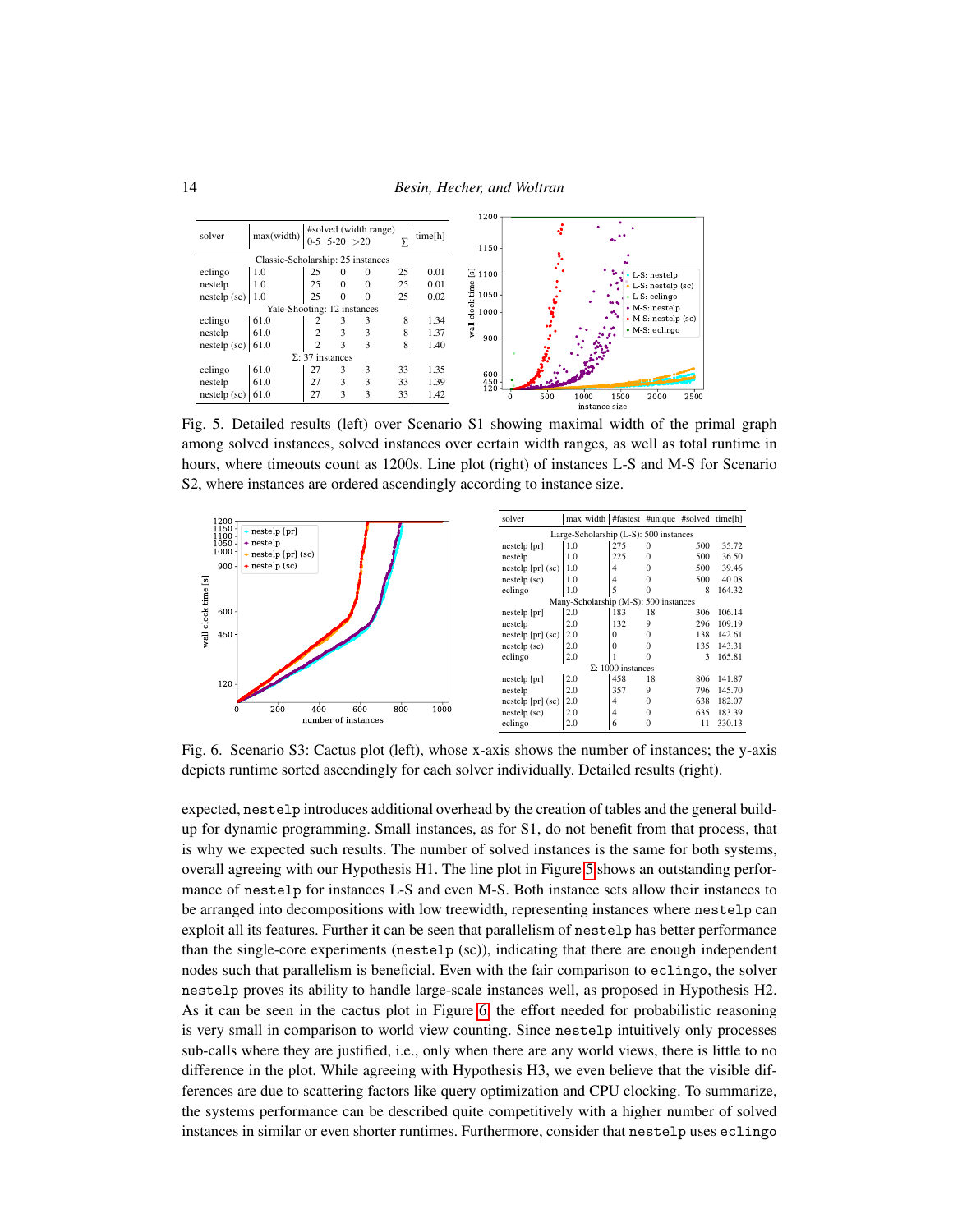for sub-calls, leading to the assumption that every revision of the base solver will improve our system too.

# 6 Conclusion

In this work we studied counting world views of epistemic logic programs (ELPs) and extended this further to probabilistic reasoning. We took up ideas of a theoretical algorithm that utilizes treewidth and progressively turned this into an efficient solver. Our solver nestelp works on iteratively computing and refining (graph) abstractions of the ELP and counting world views over epistemic atoms of the abstract program. Then, the count is subsequently improved by refining the abstraction in a nested fashion, for which we use our algorithm or existing (E)LP solvers. Specifically for counting and probabilistic reasoning, nestelp seems to scale well. For future work we plan on further optimizing this technique, which however automatically improves with the availability of faster solvers as those are the core engines in nestelp. Further, given recent insights on complexity results for treewidth, e.g., [\(Fichte et al. 2020;](#page-14-8) [Fichte et al. 2021\)](#page-14-9), the techniques developed and applied in this work could be also carried out for other formalisms like abstract argumentation or description logics.

## Acknowledgements

This work has been supported by the Austrian Science Fund (FWF), Grants P32830 and Y698, as well as the Vienna Science and Technology Fund, Grant WWTF ICT19-065. We would like to thank the reviewers for their detailed and valuable comments. Part of the research was carried out while Hecher was visiting the Simons Institute for the Theory of Computing.

#### References

- <span id="page-14-7"></span>ABSEHER, M., MUSLIU, N., AND WOLTRAN, S. 2017. htd – a free, open-source framework for (customized) tree decompositions and beyond. In *CPAIOR'17*. LNCS, vol. 10335. Springer Verlag, 376–386.
- <span id="page-14-3"></span>BICHLER, M., MORAK, M., AND WOLTRAN, S. 2020. selp: A single-shot epistemic logic program solver. *Theory Pract. Log. Program. 20,* 4, 435–455.
- <span id="page-14-5"></span>BLIEM, B., ORDYNIAK, S., AND WOLTRAN, S. 2016. Clique-width and directed width measures for answer-set programming. In *Proc. ECAI*. 1105–1113.
- <span id="page-14-6"></span>BODLAENDER, H. L. AND KLOKS, T. 1996. Efficient and constructive algorithms for the pathwidth and treewidth of graphs. *J. Algorithms 21,* 2, 358–402.
- <span id="page-14-0"></span>BREWKA, G., EITER, T., AND TRUSZCZYŃSKI, M. 2011. Answer set programming at a glance. *Communications of the ACM 54,* 12, 92–103.
- <span id="page-14-1"></span>CABALAR, P., FANDINNO, J., AND FARIÑAS DEL CERRO, L. 2019. Splitting epistemic logic programs. In *LPNMR*. 120–133.
- <span id="page-14-4"></span>CABALAR, P., FANDINNO, J., GAREA, J., ROMERO, J., AND SCHAUB, T. 2020. eclingo : A solver for epistemic logic programs. *Theory Pract. Log. Program. 20,* 6, 834–847.
- <span id="page-14-2"></span>EITER, T. AND GOTTLOB, G. 1995. On the computational cost of disjunctive logic programming: Propositional case. *Ann. Math. Artif. Intell. 15,* 3–4, 289–323.
- <span id="page-14-9"></span>FICHTE, J. K., HECHER, M., AND MEIER, A. 2021. Knowledge-base degrees of inconsistency: Complexity and counting. In *AAAI*. AAAI Press, 6349–6357.
- <span id="page-14-8"></span>FICHTE, J. K., HECHER, M., AND PFANDLER, A. 2020. Lower bounds for QBFs of bounded treewidth. In *LICS*. ACM, 410–424.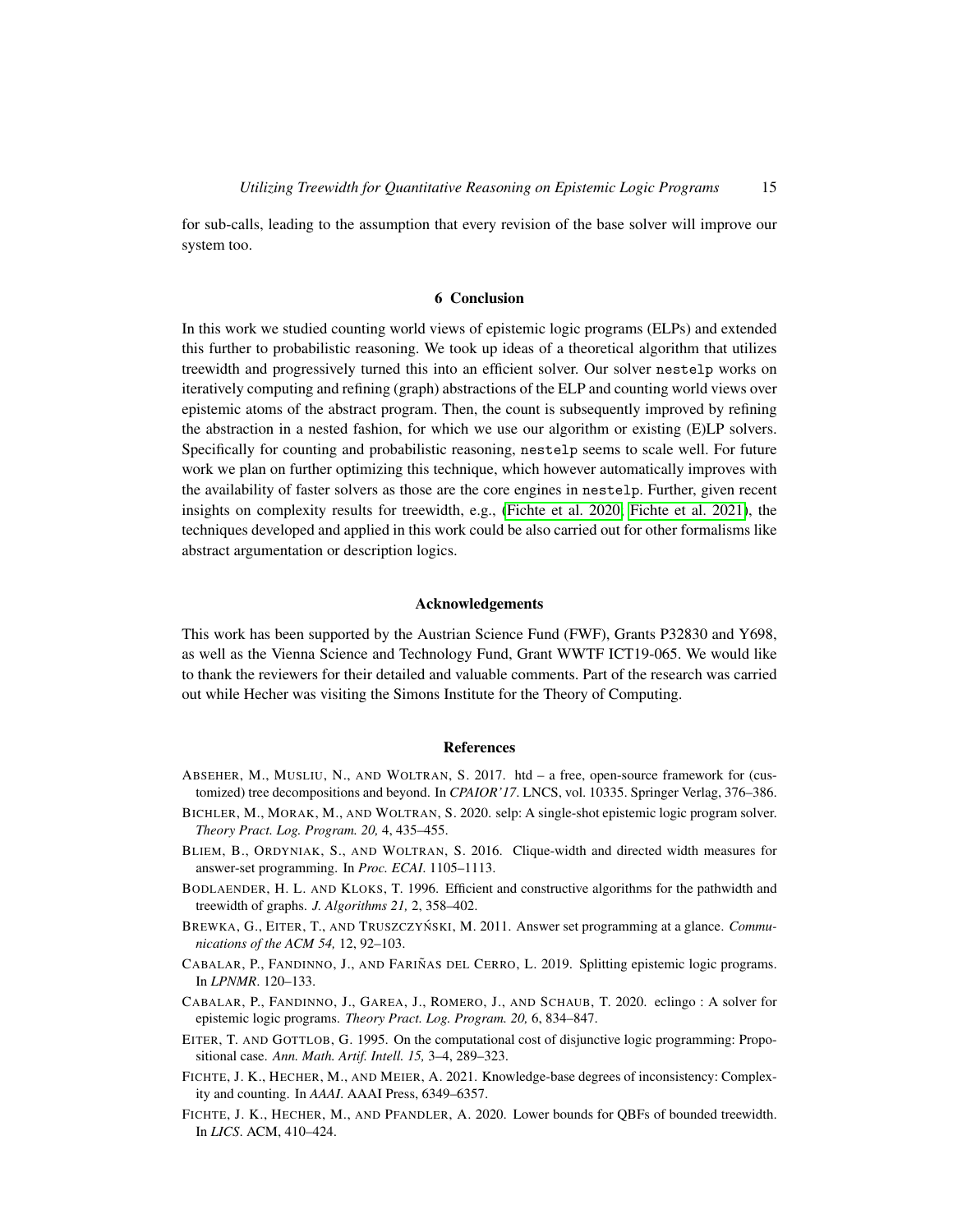- <span id="page-15-12"></span>FICHTE, J. K., KRONEGGER, M., AND WOLTRAN, S. 2019. A multiparametric view on answer set programming. *Ann. Math. Artif. Intell. 86,* 1-3, 121–147.
- <span id="page-15-4"></span>FIERENS, D., DEN BROECK, G. V., RENKENS, J., SHTERIONOV, D. S., GUTMANN, B., THON, I., JANSSENS, G., AND RAEDT, L. D. 2015. Inference and learning in probabilistic logic programs using weighted Boolean formulas. *Theory Pract. Log. Program. 15,* 3, 358–401.
- <span id="page-15-10"></span>GANIAN, R., RAMANUJAN, M. S., AND SZEIDER, S. 2017. Combining treewidth and backdoors for CSP. In *STACS'17*. 36:1–36:17.
- <span id="page-15-0"></span>GELFOND, M. 1991. Strong introspection. In *Proc. AAAI*. AAAI Press / The MIT Press, 386–391.
- <span id="page-15-14"></span>HANKS, S. AND MCDERMOTT, D. 1986. Default reasoning, nonmonotonic logics, and the frame problem. 328–333.
- <span id="page-15-9"></span>HECHER, M. 2020. Treewidth-aware reductions of normal ASP to SAT - is normal ASP harder than SAT after all? In *KR 2020*. 485–495.
- <span id="page-15-6"></span>HECHER, M., MORAK, M., AND WOLTRAN, S. 2020. Structural decompositions of epistemic logic programs. In *AAAI 2020*. AAAI Press, 2830–2837.
- <span id="page-15-7"></span>HECHER, M., THIER, P., AND WOLTRAN, S. 2020b. Taming high treewidth with abstraction, nested dynamic programming, and database technology. In *SAT 2020*. LNCS, vol. 12178. Springer, 343–360.
- <span id="page-15-8"></span>JAKL, M., PICHLER, R., AND WOLTRAN, S. 2009. Answer-set programming with bounded treewidth. In *IJCAI*. 816–822.
- <span id="page-15-2"></span>KAHL, P. T., WATSON, R., BALAI, E., GELFOND, M., AND ZHANG, Y. 2015. The language of epistemic specifications (refined) including a prototype solver. *J. Log. Comput. 25*.
- <span id="page-15-11"></span>LONC, Z. AND TRUSZCZYNSKI, M. 2003. Fixed-parameter complexity of semantics for logic programs. *ACM Trans. Comput. Log. 4,* 1, 91–119.
- <span id="page-15-13"></span>MORAK, M. 2019. Epistemic logic programs: A different world view. In *Proc. ICLP*. 52–64.
- <span id="page-15-3"></span>SHEN, Y. AND EITER, T. 2016. Evaluating epistemic negation in answer set programming. *Artif. Intell. 237*, 115–135.
- <span id="page-15-5"></span>SON, T. C., LE, T., KAHL, P. T., AND LECLERC, A. P. 2017. On computing world views of epistemic logic programs. In *IJCAI*. 1269–1275.
- <span id="page-15-1"></span>TRUSZCZYNSKI, M. 2011. Revisiting epistemic specifications. In *Logic Programming, Knowledge Representation, and Nonmonotonic Reasoning*. LNCS, vol. 6565. Springer Verlag, 315–333.